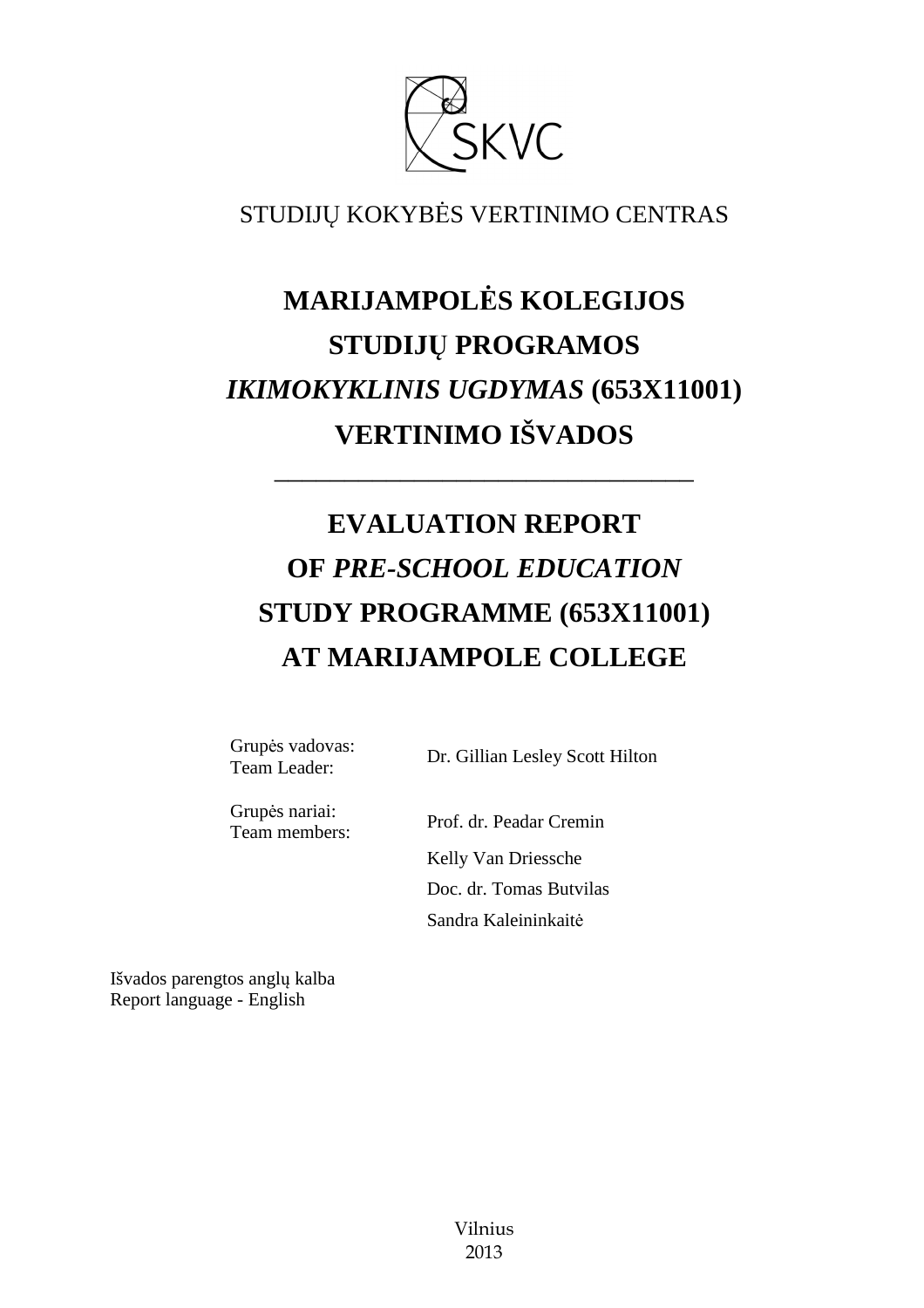#### **DUOMENYS APIE ĮVERTINTĄ PROGRAMĄ**

| Studijų programos pavadinimas          | Ikimokyklinis ugdymas                       |
|----------------------------------------|---------------------------------------------|
| Valstybinis kodas                      | 653X11001                                   |
| Studijų sritis                         | Socialiniai mokslai                         |
| Studijų kryptis                        | Pedagogika                                  |
| Studijų programos rūšis                | Koleginės studijos                          |
| Studijų pakopa                         | Pirmoji                                     |
| Studijų forma (trukmė metais)          | Nuolatinė (3), Ištęstinė (4)                |
| Studijų programos apimtis kreditais    | 180                                         |
| Suteikiamas laipsnis ir (ar) profesinė | Ikimokyklinio ugdymo pedagogikos profesinis |
| kvalifikacija                          | bakalauras; Pedagogas                       |
| Studijų programos įregistravimo data   | 2009/08/31                                  |
|                                        |                                             |

#### **INFORMATION ON EVALUATED STUDY PROGRAMME**

–––––––––––––––––––––––––––––––

| Title of the study programme.                          | Pre-school Education                           |
|--------------------------------------------------------|------------------------------------------------|
| State code                                             | 653X11001                                      |
| Study area                                             | Social sciences                                |
| Study field                                            | Pedagogy                                       |
| Kind of the study programme.                           | College Studies                                |
| <b>Study Cycle</b>                                     | First                                          |
| Study mode (length in years)                           | Full time $(3)$ , Part time $(4)$              |
| Volume of the study programme in credits               | 180                                            |
| Degree and (or) professional qualifications<br>awarded | Professional Bachelor in Pedagogy of Preschool |
|                                                        | Education; Pedagogue                           |
| Date of registration of the study programme            | 31/08/2009                                     |

Studijų kokybės vertinimo centras ©

The Centre for Quality Assessment in Higher Education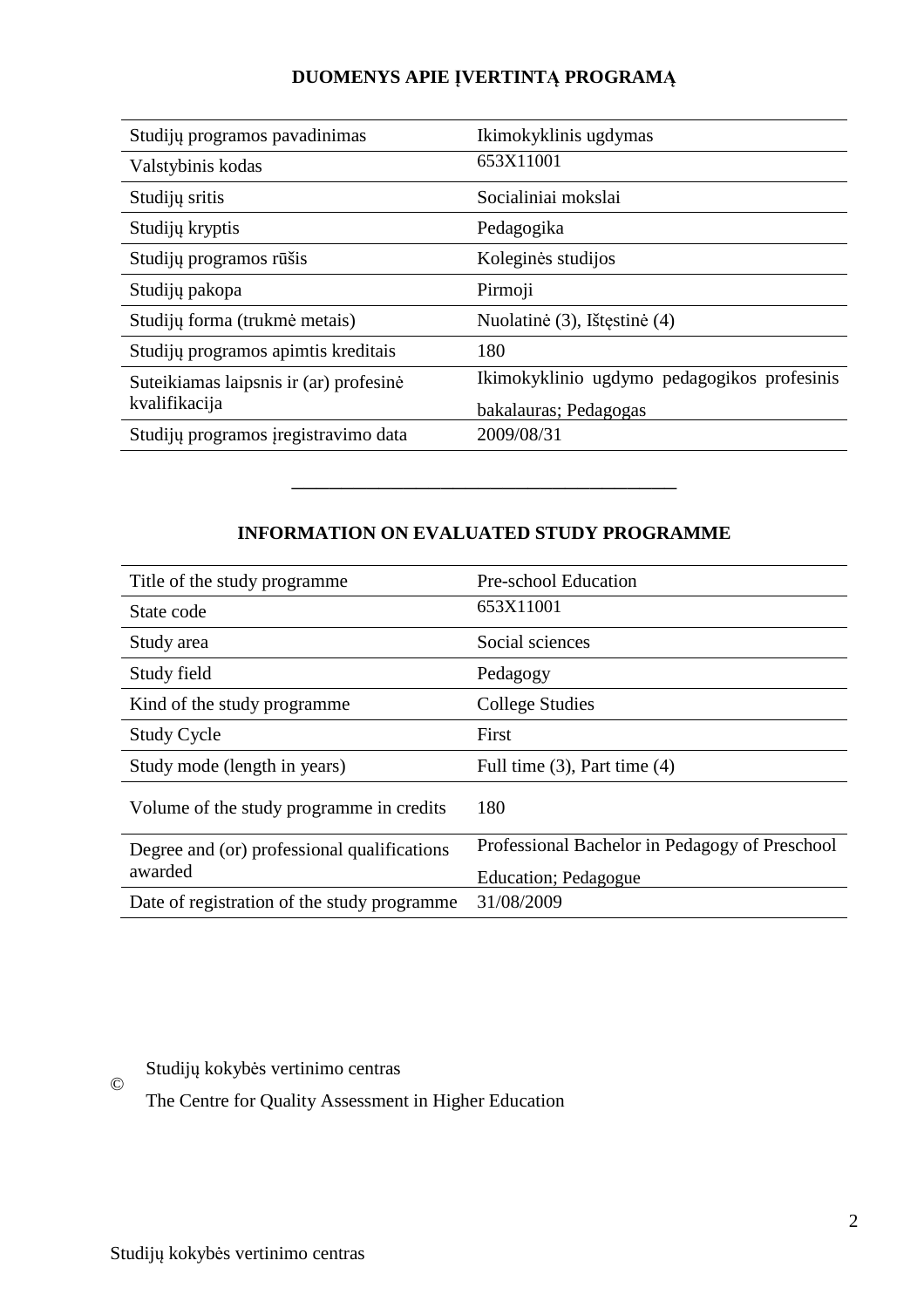## **CONTENTS**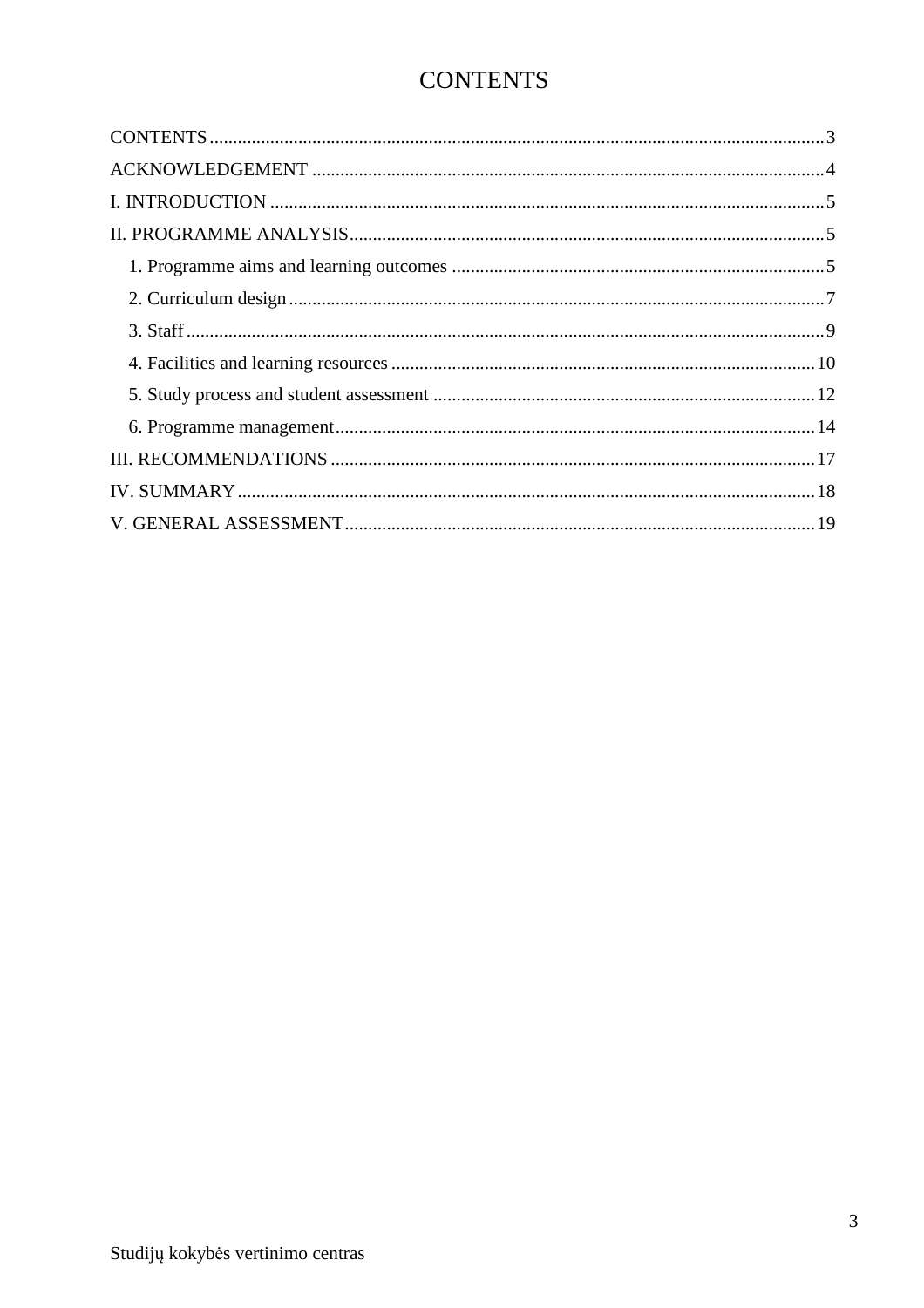#### **ACKNOWLEDGEMENT**

This evaluation is conducted in accordance with the Law on Higher Education and Research of the Republic of Lithuania (30 April 2009 No XI-242) which established the "principles of quality assurance in higher education and research" and in accordance with the "Procedure for the External Evaluation and Accreditation of Study Programmes" approved by Order No ISAK-1652 of 24 July 2009 of the Minister for Education and Science of the Republic of Lithuania (*Official Gazette*, 2009, No 96-4083). It takes due cognisance of the Order of the Minister for Education and Science approving the general requirements of the first degree and integrated study programmes (9 April 2010 No V-501) pursuant to Articles 47.8, 48.3 and 48.7 of the Law on Research and Higher Education of the Republic of Lithuania (*Official Gazette*, 2009, No. 54-2140) and also takes due account of the Order of the Minister of Education and Science "Concerning Approval of the Pedagogues' Training Regulations" No. V-54 of 8 January 2010 and subsequent amendments (12 December 2012 No. V-1742).

An External Evaluation Team (hereinafter EET) has conducted an Evaluation of the Pedagogy of Pre-school Education Study Programme (state code 653X11001) at Marijampole College. In conducting their evaluation of the Study Programme, the EET have acted in compliance with the "Methodology for Evaluation of Higher Education Study Programmes" (Order No 1-01-162 of 20 December 2010 of the Director of the Centre for Quality Assessment in Higher Education) as well as being guided by the *Standards and Guidelines for Quality Assurance in the European Higher Education Area*.

The External Evaluation was conducted in the period August 2013 to October 2013 with in-country evaluation taking place during the period 14 September 2013 to 21 September 2013. The Evaluation included a one-day field visit to Marijampole College on Tuesday, 17 September 2013.

This report does not paraphrase or re-present the range of information presented in the Report of the Self-Assessment Group (hereinafter SAG). Instead, it focuses on issues raised in the Self-Assessment Report (hereinafter SER that is self-evaluation report) as well as raising some issues not addressed in the SAR but which came to the attention of the EET during the course of the Team's time in Lithuania, and, specifically, during the course of the field visit.

In addition to its examination of the SER, the EET collected information, data and evidence on which to base its conclusions in the course of the field visit through meetings and other means:

- •Meeting with administrative staff of Marijampole College
- •Meeting with the staff responsible for the preparation of the Self-Assessment Report
- Meeting with teaching staff
- Meeting with students
- Meeting with graduates
- Meeting with employers of those who have graduated from the programme
- •Visiting and observing various support services (classrooms, library, computer services, staff developments, laboratories, etc.)
- •Examination and familiarization with students' final works, examination material.

At the end of the field visit, the initial impressions of the team were conveyed to the teaching staff of the programme.

We would like to express our appreciation to the authorities of Marijampole College for the manner in which we were made welcome and for the manner in which our queries and our exploration of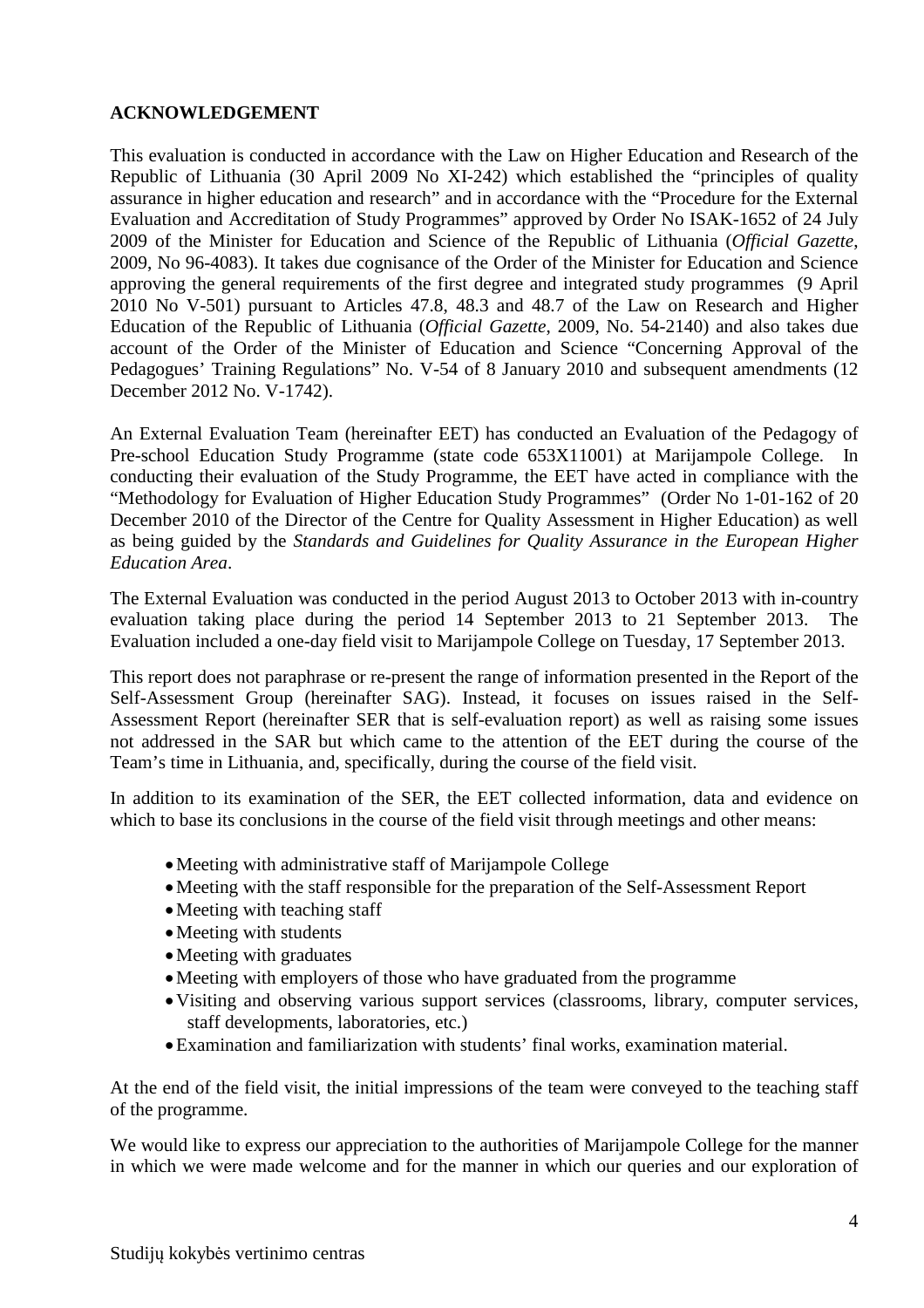various key issues were addressed in a professional and positive way by those with whom we came in contact at the College.

The EET would like to pay tribute to the Centre for Quality Assessment in Higher Education in Lithuania and most especially to Agnė Tamošiūnaitė for all of the support given to EET before and throughout the visit to Lithuania.

#### I. INTRODUCTION

 The Pre-School programme at Marijampole College (MC) are intended to serve the needs of the local area i.e. south-west Lithuania producing professional educators by both full and part-time routes. The college has two faculties: Education Studies and Social Work, and Business and Technologies. Each academic unit of the College has a library and a reading room. The College structure consists of six departments (Study, International Studies and Relations, Project Activities, Public Relations, Staff, Finance and Accounting), and five centres (Development Studies, Careers, Applied Research Activities, Distance Learning, Information Technologies), satisfying the needs of both academic departments. In 2011, the College underwent a restructuring process, including the appointment of a quality control specialist and an internal auditor. A further discussion on the structure of the College took place in March 2013 with subsequent changes to the management of the College. The new Director, who had come from Vytautas Magnus University in Kaunas, spoke about the changes in the institution and the dramatic shrinking of the student population by 8% per annum due both to the dropping birth rate and emigration, with many young families leaving. Because of this, they have been thinking about the best use of resources and are continuing to consider quality issues. The number of people employed in the administration has been shrunk. They have been concentrating on quality and MC has applied for certification ISO 9001 which they expect to be completed in October of 2013. EET congratulated MC on this pro-active approach to the changes they face.

The Pre-school Education programme (hereinafter - PE programme) belongs in the Education Studies and Social Work Faculty and is delivered by the Pedagogy and Psychology Department where the study programmes of Primary Education Pedagogy and Pedagogy of Informatics are also administered. The study programme committee is responsible for implementation of Pre-school Education programme and for its quality.

Self-assessment of the PE study programme was made by a self-assessment group established by order No. IV-46 issued by Director of the College, and the group's scope of work and responsibility was approved by the Dean's of the Faculty Order No. 1VE-14. The self-assessment group included eight ESWF teachers, 1 PE study programme student, one graduate student, one employer representative. The self-assessment was organised in stages and at the end of each stage the group met together to discuss progress and problems faced.

EET commends the Self-evaluation report team (SER) on their careful adherence to the template which aided EET in its endeavours and it is good to see both employers and students on the SER team.

#### II. PROGRAMME ANALYSIS

#### *2.1. Programme aims and learning outcomes*

2.1.1 The programme aims (SER point 10) are 'to prepare a specialist who is able to know and recognize the child's individuality, to model curriculum, to design their own professional career'. These could possibly be better expressed as a short list that can then be linked to the individual modules of the programme. It would be better if the early years element of the specialism were mentioned here to make it clear what kind of specialist is being produced; at present this is rather over-generalised e.g. the use of the term 'child'. Possibly, too, the concept of pre-school education to prepare the young child for further study should be mentioned, as should aiding the child's social as well as cognitive development. It is good that the College intends to prepare students for a life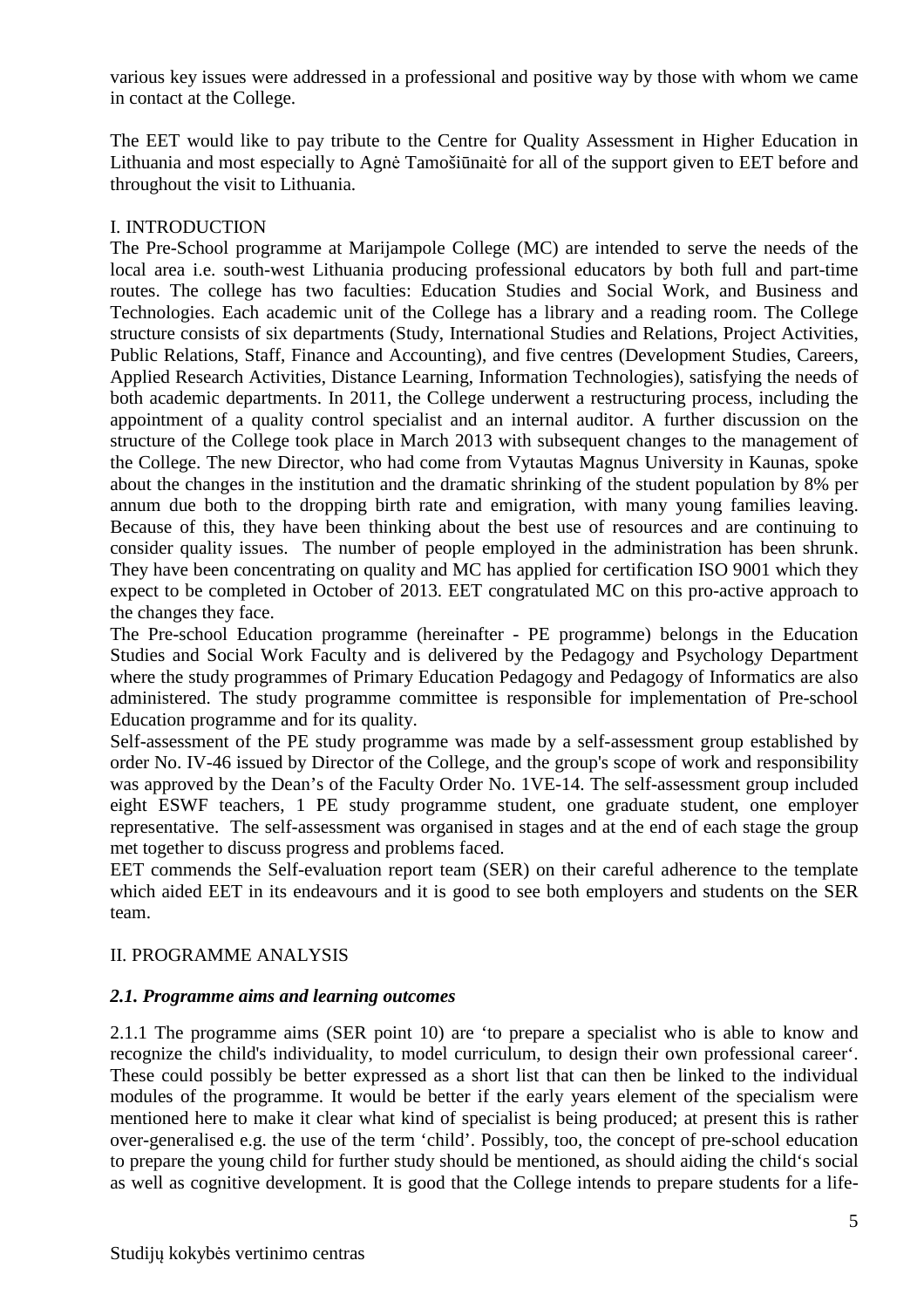long career by including this in the aims. However, this aim does not appear to feature clearly in the individual modules or in the assessment processes.

The LOs (SER point 10.1) should really be expressed as Intended Learning Outcomes as not all LOs which are achieved are intended when the programme begins. The details of the programme are publicly accessible on the Marijampolė college website www.marko.lt, in advertising leaflets and publications issued for those who are going to study. AIKOS database contains information about the study programme and the qualification obtained (www.aikos.smm.lt). First year students are introduced to the study aims, learning outcomes and assessment system, during the first meeting with the faculty administration and the group tutor. In order to attract motivated students, the PE programme aims and learning outcomes are presented during Career Days events (point 13). However, the SER is critical about how the aims and ILOs are made publicly available and gives suggestions for how this could be improved.

It is interesting to see the LOs expressed as for the individual (point 10.1 etc.) but it is essential that they are able to be measured and assessed at the end of the programme so the wording used needs to be more precise. There is a distinct emphasis on LOs linked to knowledge but it would be good to see more in the way of skills, cognitive ability (such as decision making, and critical evaluation) included, as well as skills which will be developed. Some of the expressed LOs are very specific and might be better used for a particular module. For example, it is expected now that all students will have ICT understanding and the ability to use ICT before they come to the college. It is most important that this is included in the choice of learning styles used in the planned PE curriculum for the child, i.e. the pedagogical application of ICT in the education of the pre-school child would be a good learning outcome and could be carried through into individual modules and assessed.

Part-time studies is seen by MC as being the same programme implemented over a longer time and designed for those who are already employed in pre-school education but lack qualifications. The aims and ILOs are the same as for the full-time programme.

2.1.2 The programme aims and LOs are based on the academic needs of the graduate and professional requirements, such as the need to cooperate with parents in the child's development. The lack of any linking of ILOs first to the modules and then to assessment processes means that it is impossible to see if this aim or any others are achieved. Much of this can only be assessed during practice, but assessment of the practice is generally based on reports of what the students have done, or not done, with the children, as opposed to serious reflection on children's needs and the student's own development and need for improvement. Outcomes have to be measureable. Point 10.8 and its reference to lifelong learning is not measurable in this instance. It could be better expressed i.e. to develop the understanding that all professionals need to be pro-active in self-development and committed to the continuation of learning (this could be assessed via students' performance in the work place and in their ability to self-study).

The need for this programme is underlined in the SER (point 20/21) by the use of government and locally collected data from 2008-2010 on the lack of specialist places for students of pre-school education and the national need for more specialists. In addition, the Lithuanian government is supporting the opening of at least 50 non-state run (i.e. private provision) institutions for nursery aged children by 2014 which is expected to increase the need for specialists in this field. The SER makes a clear case for the need for the programme in the area and is backed by statistics from the government. However, there was no evidence of a shortage of people working in kindergartens etc. at the time of the visit and EET has concerns that as yet this growth of employment in the area has not occurred. Students also told EET, and this information was repeated elsewhere, that the low pay given for this work does not encourage potential students to apply for the programme. At present, EET was informed that the programme is just financially viable for MC, but EET has serious concerns about the efficient use of staff e.g. visiting the placements daily, which is extraordinary when compared to other EU countries.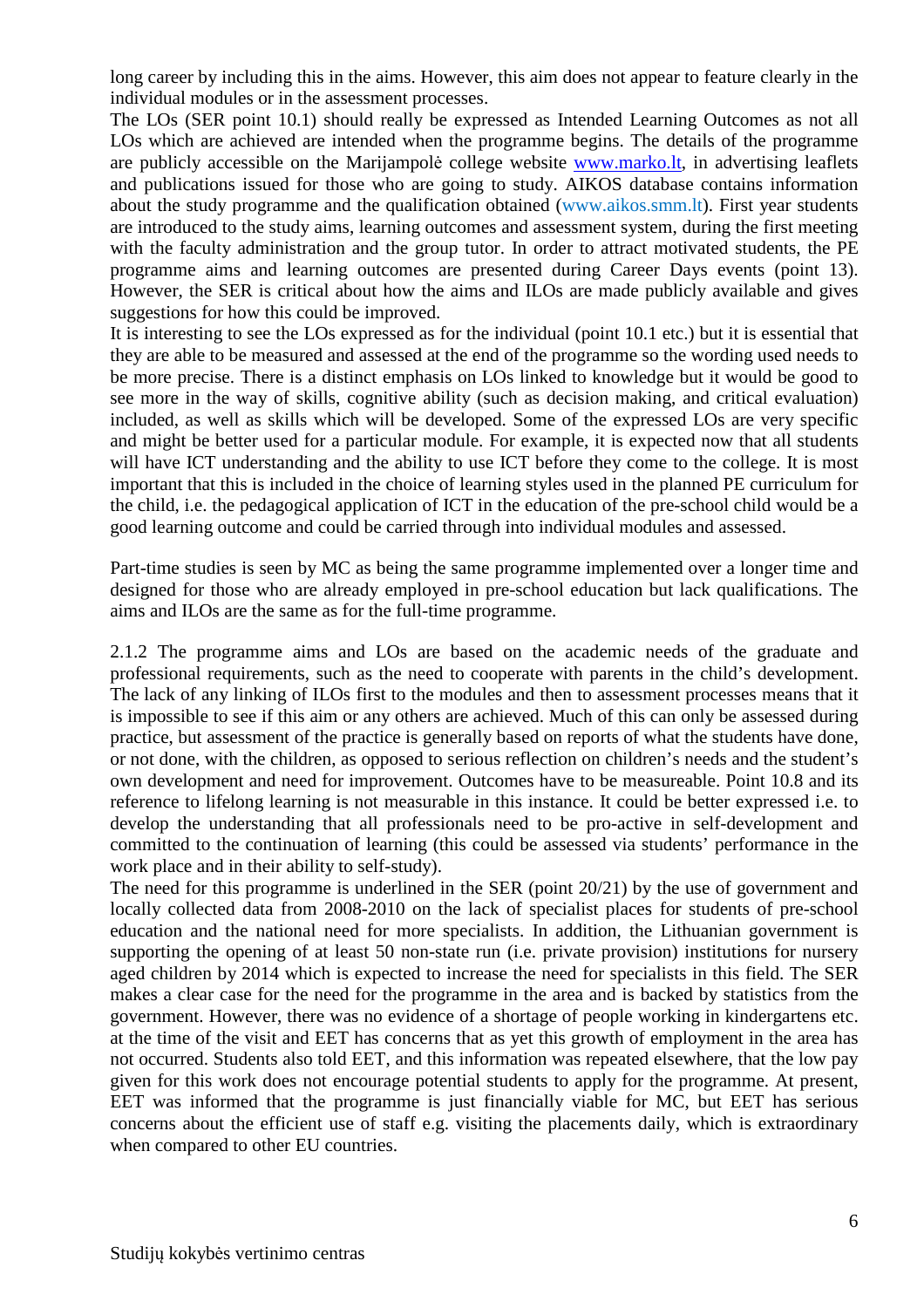2.1.3. In general, the ILOs are consistent with the first level of study as per Bologna Level 6 but could in many cases be better expressed, bearing in mind the need for assessment of achievement. As this is a professional degree based on practice, much more attention should be given to the skills required in the work place. There is a clear understanding of the need to follow the Bologna guidelines, which is good, but improvements could be made by following the wording of the Dublin Descriptors when defining the programme. The use of ILOs for the programme needs to be less specific than those used in individual modules 'The qualification itself can also be described in broader learning outcomes that link to external reference points leading to better design. This results in qualifications that are fit for their now clearly stated purposes' (Adams, 2008).

#### http://www.aef-europe.be/documents/Edinburgh\_2.pdf

At present, although the ILOs are designed to be at Level 6, EET is very concerned that what the programme provides and, in particular, its assessment, is not reaching the desired level and should really be set at Level 5. Much more cognitive challenge needs to be presented to students and the programme should have a stronger emphasis on critical analysis, reflection and above all on children's learning than is, at present, evident.

There is an attempt to follow through the ILOs into each module of the programme but these modular LOs appear to be labelled as 'study subject module results'. It would be better to clearly label these as modular ILOs and again ensure that these can be measured and applied to assessment tasks. It would be good, in future, to see these modular ILOs clearly linked to the assessment tasks so as to ensure that all areas are covered and that the balance of assessment of ILOs is equitable across a module. A diagram of which modular ILOs are linked to which assessment process would be very useful for the team.

2.1.4 The name of the programme, its ILOs and content provided for study are in general compatible and related to each other but EET would prefer the use of a more positive title such as "Early Years Education and Care" as "Pre-school education" gives a somewhat negative feeling. This however, EET accepts needs to be addressed at Ministry level. It is not clear how the individual modules can deliver the aspirations for the programmes, as they appear to be more a collection of modules that have existed for some time rather than being designed to focus on the child and learning through play which should be at its heart. It would be good to see clear progression in the difficulty of the material provided across the years, with an increase in the difficulty of that material and the assessment requirements. This is obvious in the teaching practice from semester to semester, but not so much in other areas where modules appear to stand alone. As mentioned above EET does not believe that the outcomes of the programme help students attain Level 6 in European terms. There is a need for a holistic approach when planning the programme, not just seeing that theory which will be needed on practice is dealt with at the right time.

#### *2. Curriculum design*

2.2.1 The curriculum design has been closely aligned to the legal requirements of Lithuania and to EU directives e.g. the change to ECTS credits (point 27) and the introduction of teaching practice into Year One. The SER states (point 19) 'The programme is designed, coordinated and implemented by the requirements approved for college study in Lithuania (by order of the Lithuanian Minister of Education and Science "On the Approval of Study Cycles Description", 2011, 21 November, No. V-2212) the teacher Training Regulations of 2012 and the description of requirements for the European Higher Education Qualifications Framework for the first cycle studies'. However, it is clear that, despite this attempt, there is still some way to proceed if the spirit as well as the letter of the law is to be followed e.g. the importance given to the type and quality of the assessment of students on placement and the training of all staff involved in this exercise.

*2.2.2* There is an attempt to balance the study subjects offered and a clear effort is made to ensure students on practice have addressed the theory they need to support each practice's aims. However, the Special Needs module comes very late in the study period which is a cause for concern.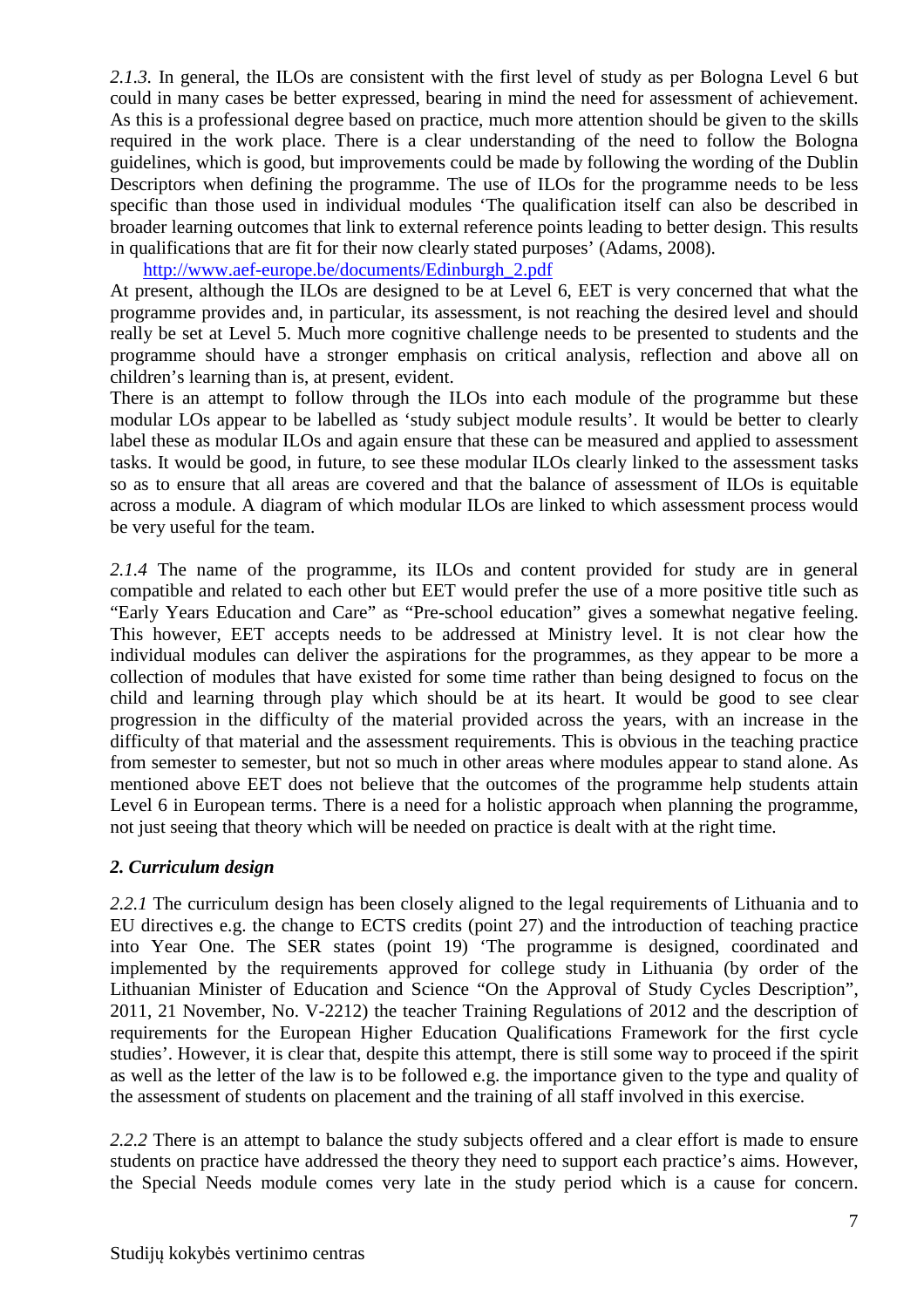Students will meet children with special educational needs very early in group and individual work they undertake. There needs to be more flexibility and a lack of repetition in the links to the programme ILOs – too much emphasis is placed on some and less on others e.g. career development, which is not really linked to a module's content but included in the ILOs where a clear case for its inclusion has not been made

It would be good to see a careful examination of all the modules to see where possible overlap is occurring e.g. Child Health, Human Safety and Special Needs. As well as this, mentions of recognising the sick child and the ministering of first aid are included in the pre-school and preprimary education pedagogy module. Students agreed that there was some overlap here and EET is concerned about the somewhat medical model used in this area of study, as opposed to an approach based on learning and development. Basics of ethnic culture could be covered in other modules dealing with the Lithuanian heritage leaving more time for emphasis on preparation for literacy and numeracy by acquiring skills which will underpin these later in education e.g. fine motor skills and concepts required for mathematics such as understanding that the word 'two' means 'two things'.

**Part-time studies** follow the same curriculum design apart from some changes in the distribution of the modules as the study occurs over 8 semesters as opposed to 6 with 45 credits being gained each year. Practice does not occur until Semester 4 which could be questioned as these students already have some practical experience. However, the rationale for this appears to be to align the theoretical subject areas with each type of practice which is sensible. Students on this route have more time for self-study than their full-time colleagues and less contact hours. It is essential that this self-study for both groups is well organised and is linked to assessment processes.

2.2.3 There is an attempt to link subject content to the type of studies undertaken and there is a great emphasis on practical skills in the SER (not really emphasised in the ILOs) one of the strengths of college education, but it would be good to see more emphasis on the use of data and of research skills for the use of students who in their lifelong learning should proceed to further study. This is addressed in the SER as students may continue onto university study after gaining this qualification. It is good to see the outward looking nature of some of the study modules provided e.g. the module Education Systems where students are introduced to different philosophies used for educating preschool children. e.g. Montessori, Reggio Emilia etc. Students visit establishments which are based on a variety of philosophies which is good, but play which is at the heart of so many of these alternative programmes is not mentioned and there is concern in EET about the level of expectation of student achievement in all the modules with regard to critical analysis, which is not compatible with Level 6.

2.2.4 Content and methods of teaching used in the subject modules could be appropriate for achieving some of the ILOs, but more work needs to be done to link and map the PE programme ILOs to the modular ILOs, the assessment tasks and the criteria for those assessments. The PE programme would be improved by the inclusion of much more pedagogical use of ICT, teaching students how to use cameras, robotic toys, computers and videos/films and even phones to enhance children's learning. The ICT module is dated, as so many students are already familiar with the use of ICT and if not support could be provided in the college by ICT support staff, with less need for tutor input to all entrants to the programme. There is an attempt to include the needs of children with Special Educational Needs in the programme content but this needs further emphasis and should be based on the concept of inclusive learning.

2.2.5 In its outline, the scope of the programmes appears to be sufficient to achieve the learning outcomes but as a result of the problems highlighted above but much more attention need to be given to various aspects, in particular the practice experiences in order to enhance learning.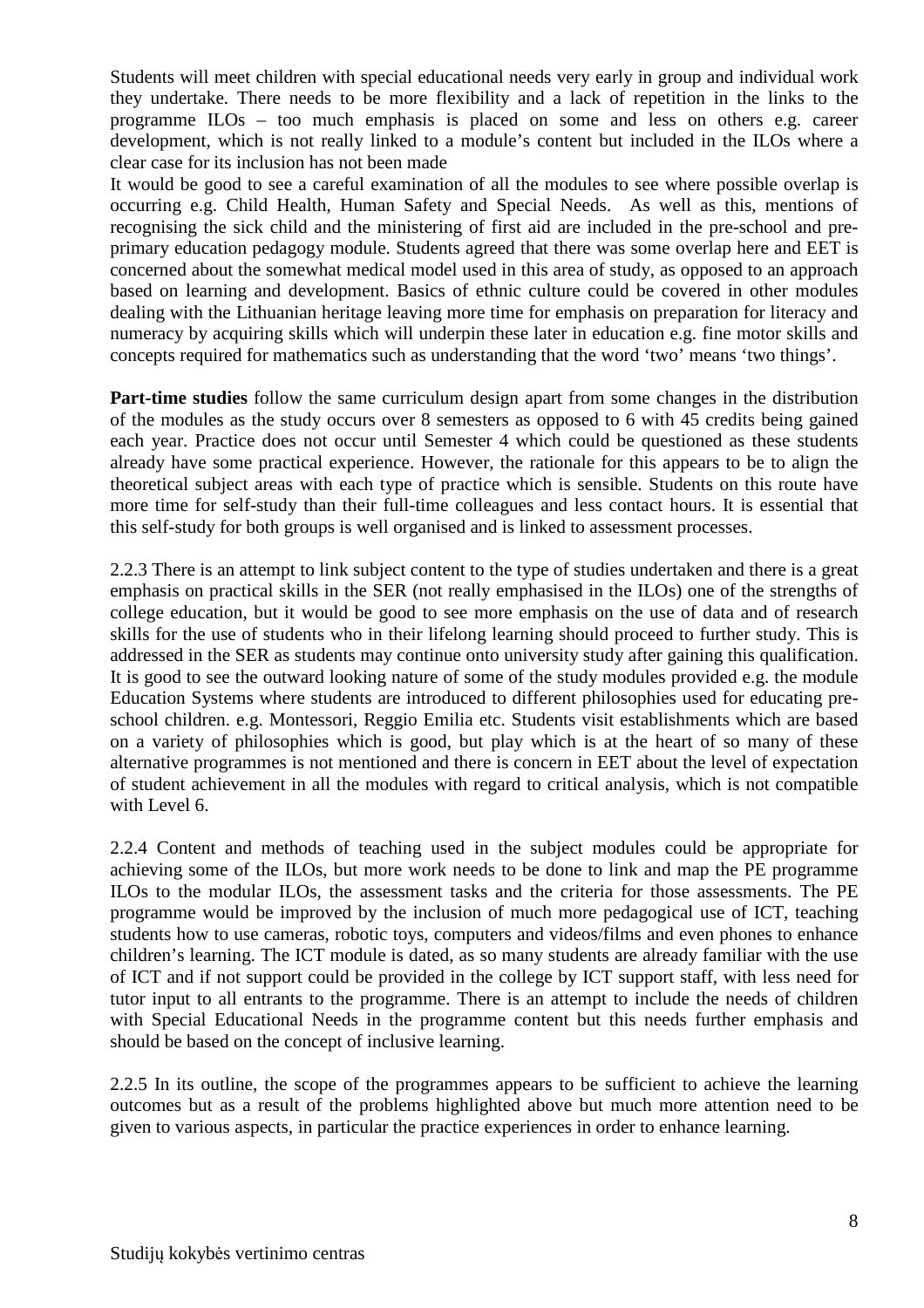2.2.6 The programme aims at reflecting the latest achievements in science, art and technologies but the EET is concerned about the apparent lack of the use of modern methods that are now prevalent in the education of pre-school children, namely the use of far more ICT in the areas of art, maths and language learning and in the understanding of technology itself. Much of the craft and art work is dated in that it is based on techniques used for years. It would be good to see the use of more software here and the exploration of the use of cameras to excite children's imagination. Concerns over children's health across Europe could be emphasised in the physical education module and linked to healthy eating and cooking. Students told EET that the basis of this module was too theoretical.

#### *3. Staff*

 2.3.1 The staff of the study programme meet legal requirements. Staff recruitment is carried out in accordance with external and internal documents regulating the activities of the College: The Law of Higher Education and Research (30/04/2009), The Labour Code of the Republic of Lithuania (04/06/2002), College Statute (18/07/2012), The Description of General Requirements for the Degree-awarding first Cycle and Integrated Study Programmes (09/04/20109), Teacher Training Regulations (15/05/2012). Permanent teachers are employed for a term of 5 years after public competition.

 . 2.3.2 The qualifications of the teaching staff are generally adequate to ensure learning outcomes are covered but EET is concerned about the lack of specialists in the education of young children on the team.

At present 21 teachers participate in the delivery of the programme 19 of whom have MC as their main place of employment. Some visiting teachers are employed to help in the tutoring and assessment of the final thesis. Staff provision is as follows:- 2 professors (9.5 per cent), 2 docents (9.5 per cent), 16 lecturers (76 per cent), 1 assistant (5 per cent). 3 teachers have Doctoral qualifications and all others have Master's degrees or the equivalent. All teachers on the programme have at least 3 years experience of teaching. However, EET has great concerns over the lack of teachers who have actually taught in pre-schools and/or have qualifications as pre-school teachers, or have completed research in the area. In our meeting with staff, it was clear that the majority of those teaching on the programme are not early years specialists, nor do they have experience of working in an early years environment. It is clear that due to low recruitment it is essential for students on pedagogy programmes to be taught together, but this seriously affects concentration on the early development of children.

Teachers produce books and run seminars for school staff but it is not clear if these are all related to pre-school work. The programme teachers joined a number of projects co-funded by the European Union Structural Funds and national projects. 6 teachers working in the study programme participated in the project "The Development of National Vocational Education Standards System" (No. BPD2004-ESF-2.4.0-01-04/0156), and in their working groups developed professional education standards in specific areas. 6 programme teachers actively participated in the project "The development of Pre-school and Pre-primary Education" (SFMIS No. VP1-2.3-ŠMM-03-V-01-002).

2.3.3 No staff student ratios are given so it is difficult for EET to judge whether staffing is sufficient. It is essential that in the SER the college makes clear what the actual ratio of staff to students taught is for each year and to show which modules are taught only to the students of this programme. There is a serious question of financial viability hanging over this programme and, in addition, EET is concerned about the lack of challenge and innovation in groups of students where such small numbers are involved.

As a result of the very small numbers of students in relation to staff, use of staff time gives EET serious cause for concern. Members of staff visit the practice placement centres daily to see a group of students (about three hours in total). Methodology staff also visit occasionally. This is despite the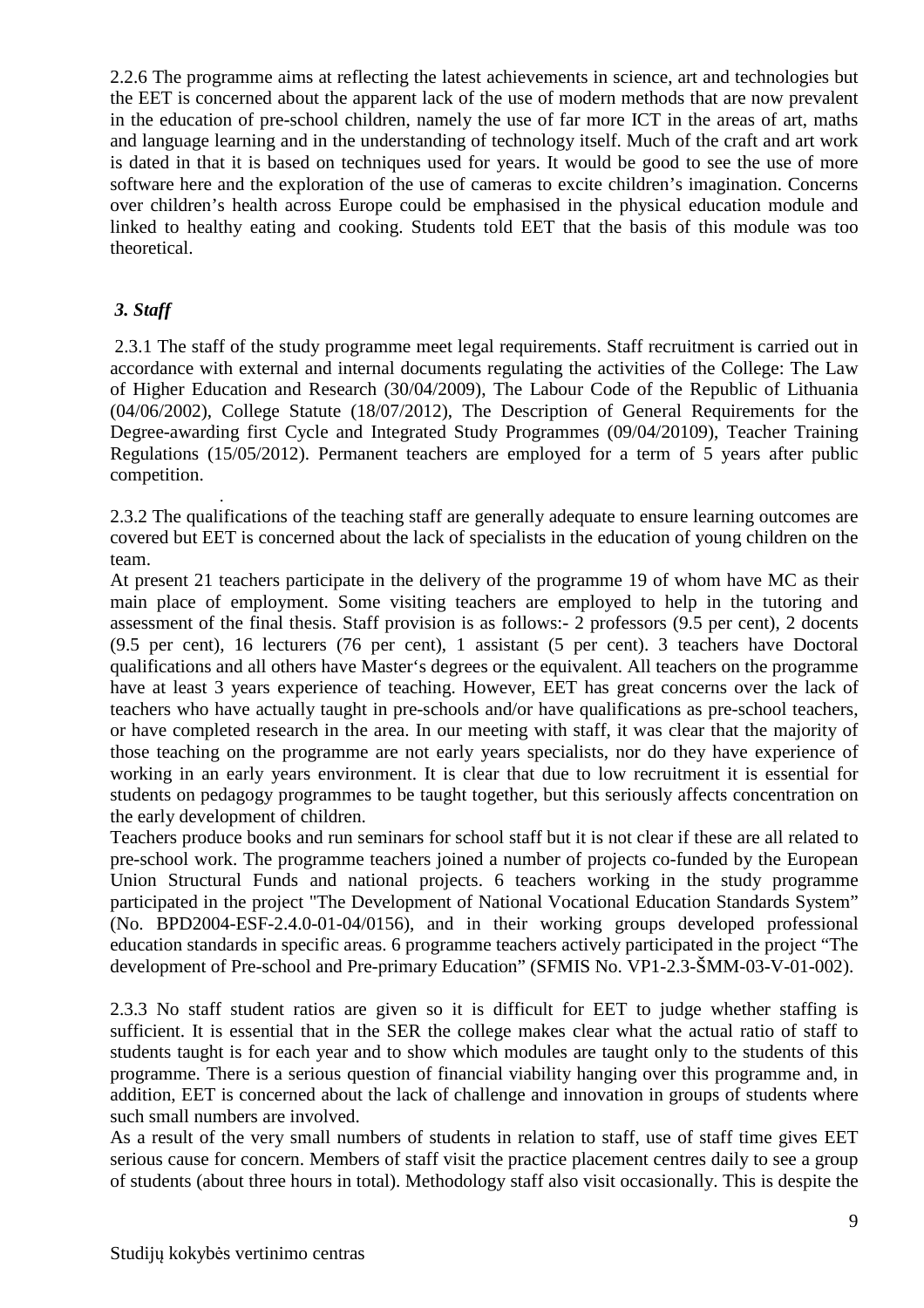college believing in the ability of school staff and giving them responsibilities in the assessment of students. This is not an efficient use of staff time and not helpful for students who, it appears, are being too supported and guided, rather than being expected to use their own initiative and ideas. Students can then consult staff and ask for help after their working day is completed. This oversupportive atmosphere is not what is expected for Level 6 students. It is good that the staff (student and alumni reports) are readily available and supportive with good communication links, but at the level provided here it is not conducive to the maturation and independence of students and EET suspects it is a way of occupying staff for whom there is not really sufficient employment.

2.3.4 The teaching staff have a wide variety of teaching experience in HE but very few have actual qualifications or experience in working in institutions where young children are taught. Staff turnover is low which hampers the recruitment of people with more practical experience in the work place.

2.3.5 The college takes seriously the need to provide continuous CPD programme opportunities for its staff (point 66) but it would be good to see more of the teaching team studying for a Doctorate. 18% of a teacher's workload is allocated to the pursuit of research or improving organisational performance through, for example, the pursuit of qualifications. Staff are obliged to report back each year on what CPD they have undertaken, including the participation in in-college and external training events, such as courses, seminars, projects and conferences. Better monitoring by the college of the CPD undertaken and how it links to the programme being taught would be useful. Staff in the schools are used to help in the assessment of practice and EET is concerned to find that the only qualifications required are experience. It is essential that all staff, who mentor students in the work place are trained, to ensure that the quality of assessment is consistent and closely related to module learning outcomes and criteria for assessment. Possibly the problem here is again that the programme is task oriented rather than cognitively oriented.

2.3.6 Many members of staff are actively involved in writing and preparing study materials, providing training for teachers (point 68) and are engaged in research and in projects. However, the relevance of this research to young children is in question. More publications in internationally refereed journals would be good and this would be assisted by the provision of foreign language learning. The lack of this is holding back staff improvement, which the college recognises. It also tends to limit the use of foreign language sources by students, as such sources are not recommended by their tutors on reading lists.

MC acknowledges, in the SER, that there is a lack of international mobility and a lack of tutors coming into the college using Erasmus funding (point 70.2). MC is actively seeking ways of tacking this problem, including searching for funds to allow staff mobility (point 71.1) and also considering how to improve staff language skills (point 71.2).

Part-time students are taught by exactly the same staff as the full-timers.

#### *4. Facilities and learning resources*

 2.4.1 Facilities and the need to improve them are considered every year by the college management (point 72). The PE programme has a wide variety of rooms, both specialist and general, to use for the programme delivery. These include classrooms, lecture rooms and learning centres. These rooms meet health and safety requirements and are adequate in size for the cohort. The SER (point 73) reports no problems with the adequacy of provision in this area, which is unsurprising due to the dropping numbers of students

2.4.2 Room sizes are adequate for the needs of the students and adequate hardware is available (paragraph 73). However it would be good to see the provision of more interactive whiteboards and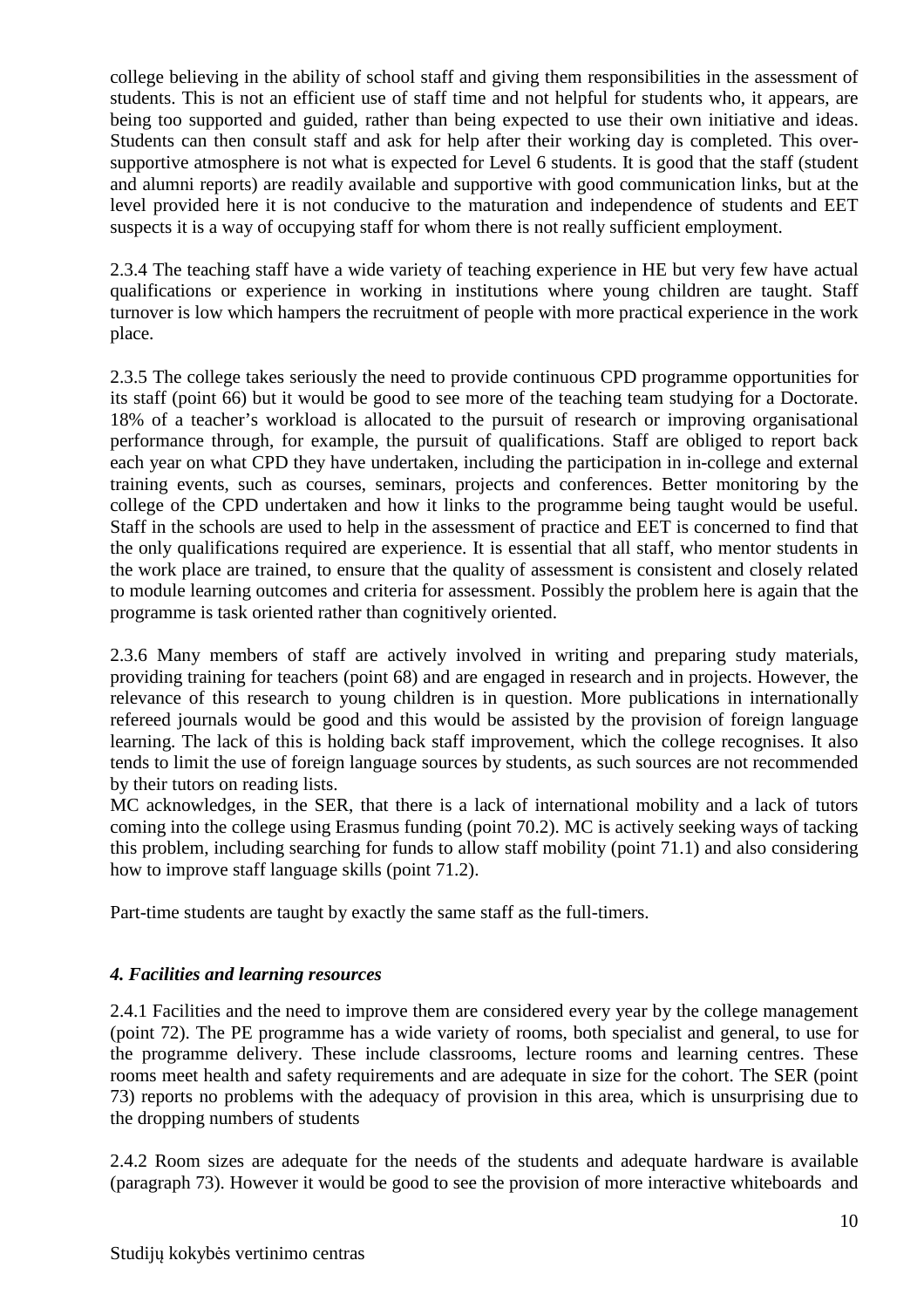more software related to EY pedagogy. The library has been updated and databases have been provided. Computers with internet access are available for student use in the library and reading rooms. Teachers and students have access to portable computers and multimedia, video playback equipment, video camera, camera, voice recorder, scanner, multifunction copiers, printers, interactive whiteboard. Recently new computers have been purchased to aid student and staff learning. Internet access is provided in the student accommodation. Moodle is used for distance learning and for the dissemination of information to students (point 79) and internet access is fast. Databases are available but EET is concerned that these are little used by students when preparing assessment papers. Neither are they cited by staff in module booklists.

 2.4.3 Point 81 and the meeting with employers demonstrates to EET that MC has a good relationship with its partners who provide practice placements for students. These are selected in accordance with the principles issued in 2012 and pointed out in Teacher Training Regulations. A tripartite agreement is signed between the College, the practice institution and the student for performing student practices. Seven such agreements were signed in 2012. A network of base institutions is used for early practice and students visit a variety of schools in their first practice to see different approaches to the education and care of young children. For the last practice, students may select an institution of their choice. However, students on a flexible programme are allowed to choose their base institutions for early practice and this, to some extent, gives EET cause for concern that their needs may not always be met as regards variety and quality of experience. As previously mentioned EET has grave concerns about school staff being expected to assess student achievement without adequate training. The meetings with staff and employers and examination of practice work produced by students worried EET, as assessment was at a very low level, focussed on reports of activities with the children with little or no analysis or true reflection. This is not Level 6 work.

 Part-time students can choose the place in which to undertake practice which could result in a lack of experience of different types of pre-school provision and no experience of differing cultures in pre-school establishments

2.4.4 Teaching materials prepared by staff and related to module content have been made available to students via the provision of CDs. Some of these are directly related to work in the classroom. These publications include practical tasks for the students to work on to enhance their learning. They are also available in the library for students to consult and a great deal of the programme related material is available from the college library via the website and Moodle. In addition, students on the PE programme are provided with methodological guides to help in the preparation of practical work for use in schools.

There is however a lack of material in the library in foreign languages, limiting student experience, in particular, in exploring international ideas. This is linked to the lack of foreign material on booklists supplied with modules. Although databases are available, little reference is made to them or to possible internet sites on individual module guides.

The College staff are also concerned about the lack of space provided for group work as many of the modules include this in their learning strategies and provision needs to be made.

Point 84 of the SER says' Students use a variety of literature sources which can contribute to understanding of pre-school education issues'. This claim is not borne out by the work examined by EET in that there is an almost total lack of any foreign references in the dissertations and other written work. Almost all material used is published in Lithuania with no reference being made to the material available on research databases. This is not acceptable. The SER (point 87) points out the problem of the lack of library funds which hampers the provision of printed material. This is even more evidence as to the need for the use of database material by students which is claimed in the SER (point 88) although there is little evidence in students' written material to support this.

Part-time students use the same resources as the full-timers.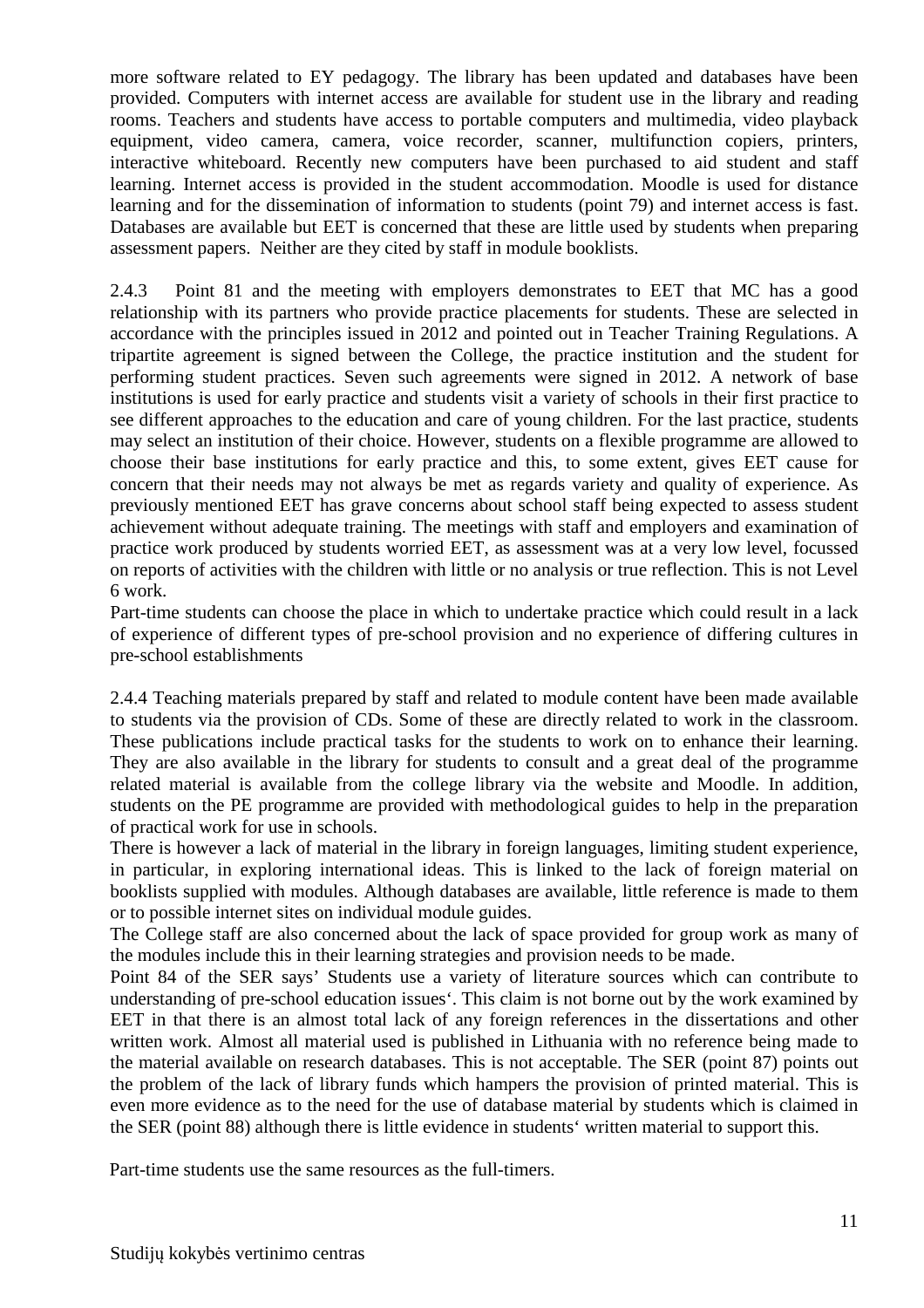#### *5. Study process and student assessment*

2.5.1 Admission requirements follow the law and the requirements for entry to HEIs (colleges) and are based on competition related to performance in secondary school. The level of applications appears to be high and of reasonable quality but the intake is very small and coupled with drop outs (especially in year 1) puts this programme at severe risk. The introduction of the motivation test did produce some increase in student scores in in 2010 (point 100). There has been an obvious effect of the year on year decline of state funded study places, which appears to have affected recruitment to the programme. This is despite the claims that these graduates are needed in the country. However, it appears that a high proportion of the PE programme graduates do not go on to work in the field in which they trained, which is a waste of resources. Some go on to further study at university but the small numbers give rise to questions about the viability and sustainability of this programme. Prospective students take the national motivation test but it is not closely linked to pedagogy for very young children and is, a result, somewhat over-general in its questions and students told EET that they can guess at the correct answers.

2.5.2 Study hours are long in comparison with those in other countries (24 teaching hours per week, and self-study work - 16 academic hours per week). Possibly more effort could be made to shorten contact hours and put more time into self-study, possibly by combining modules where there is overlap. The SER notes that those entering with high grades from schools had the highest achievement on the programme. It would be good for MC to consider how those entering with lower grades could be helped to achieve at a higher level. One measure of a good HEI is what value it adds to students while they study.

Studies are organised on a semester basis with a balance of modules and credits between the semesters. It is good to see that those students who may have had to drop out for whatever reason can be welcomed back onto the programme at a later date, but with the low numbers, it is a serious concern that such a large proportion of students do not graduate after three years. The SER clearly demonstrates this in the period taken into analysis, the ratio in the number of students admitted to the programme and those who successfully completed the studies ranged from 66.7 to 93.3 per cent (point 104). The lowest percentage is for 2012 which gives cause for concern as to the viability of the intake. It is clear that MC takes the problem of student drop out seriously, but starting from such low numbers gives rise to real concern that the successful graduation percentage is reducing.

Students can choose options on the third, fourth and fifth semesters, firstly from the list of general subjects, then from the professional subjects and lastly from any other College programme. Erasmus-based programmes can be used in lieu of these.

Great detail is provided in the SER in relation to the study hours devoted to theoretical studies, but not so in relation to practice, though information on this was collected during the visit. This is of concern to the EET as it could imply that practice is not a high priority on the programme, although the SER claims it is a very important part of the programme and to the students it is of the highest importance.

Part-time students' study is organised in four-week sessions in each semester. At other times students study independently and have access to consultations with tutors. Part-time students' scores and their choice of programme have varied a little over the last years increasing slightly in 2012-13. Funded places have reduced but there has been a small rise in unfunded part-time places. However, there was no intake of full-time students this academic year. There has been considerable drop out of recruited students, with the largest contingent being due to academic failure which is a cause for concern for EET as it appears that it is students themselves who depart, not staff who tell them to leave because their work is not of a satisfactory standard. This is a common problem in Lithuania. Students do not fail, as hard work and high motivation are seen as a reason for success by staff. This causes great concern to EET, as despite these claims, across the EU it is the norm to fail students for lack of academic ability or suitability for teaching as a result of failure on practice. Again, the measuring of standards here in comparison to Europe is not it appears equable. First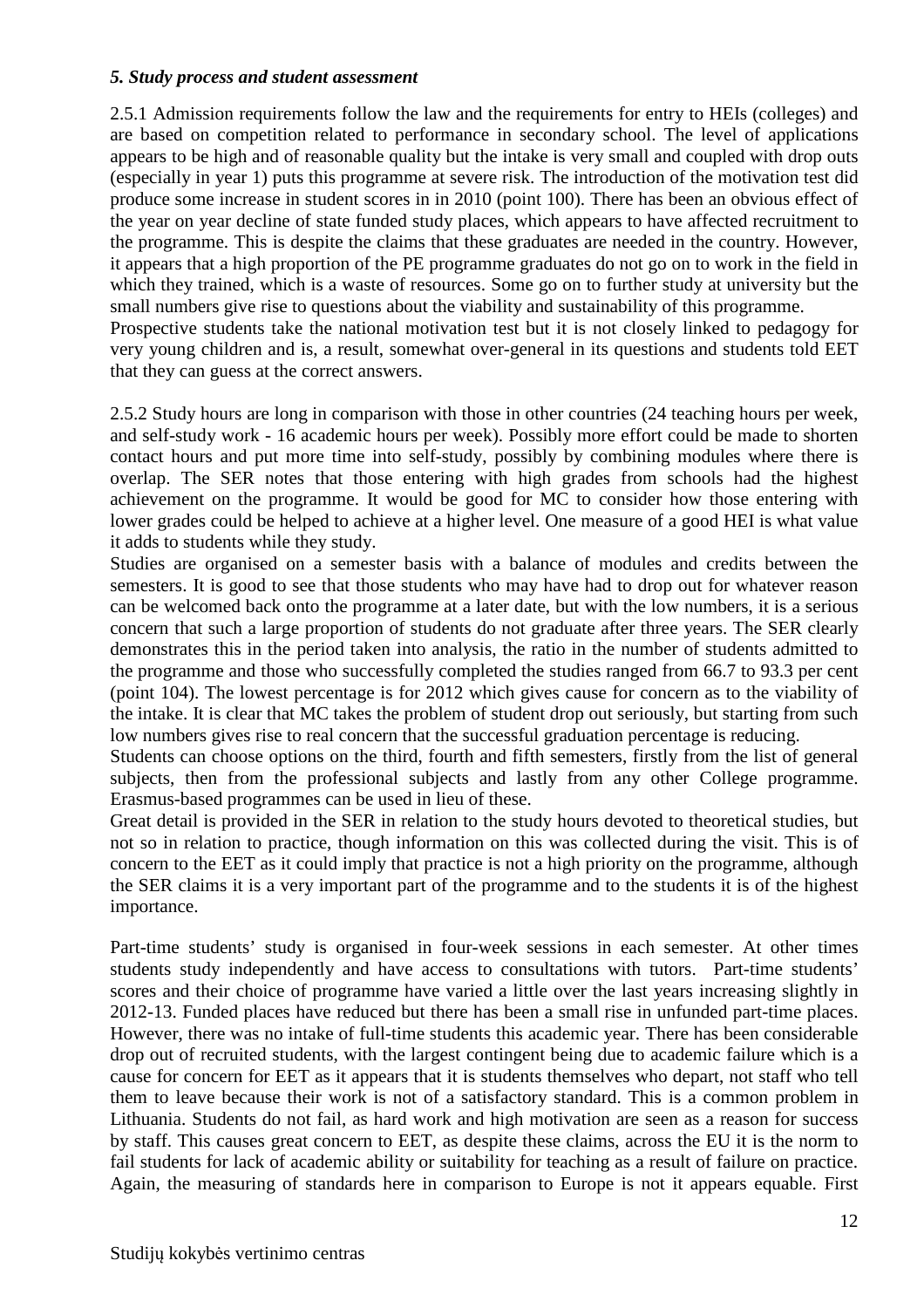years seem to be the most vulnerable which suggests the need for interviews or, at least, a better motivation test. Despite the increased part-time numbers, the whole cohort is very small and looks in danger of being unsustainable if numbers decrease further. This is a scenario which has occurred over all the years under review, apart from the last. The financial viability of the programme gives EET serious cause for concern. The graduation levels for part-timers, as for the full-time programme participants are not good.

2.5.3 Students are encouraged to participate in research, artistic and applied research activities in MC (point 113*)* by the organizing of public debates on issues of study quality, preparing students for scientific, practical and project work and organizing informal joint activities with students. Students are regularly provided with information on the possibility to write scientific articles, reports and participate in conferences. Research skills are encouraged in the writing of term papers and by research based in the practice placements, but it would be good to see more emphasis on research methods in the modules and especially on the ethics of conducting research. Critical analysis too is lacking in the written work examined and, without this, project and research work is of little value to the student.

 In 2011-2012, PE students prepared and presented 5 papers (point 114) in scientific-practical conferences "Student Applied Research: Experience and Insights", "The Pupil in Modern World of Technology: the Role of the Teacher", which were held at the college. Their articles were published in the Conference publications. According to the SER, by participating in scientific-practical conferences, the students become familiar with the latest scientific achievements in pedagogy, though this does not seem to have spilled over into the programme itself.

The concerns of EET about the quality of the programme and the excessively high marking are epitomised by the theses seen on the site visit. Despite several previous visiting groups giving advice on this little progress has been made. High numbers of students receive a perfect mark of 10 when the work presented has serious flaws . A research dissertation should have:

- a word count as opposed to a page requirement
- a comprehensive literature search referencing literature from other countries
- methods section which includes justification of the methods of data collection suggested using research texts to support the findings
- use a variety of methods to aid triangulation of findings not rely so heavily on the use of questionnaires
- a section on the way ethics of research practice have been considered and adhered to
- a comprehensive discussion of the research findings in relation to the literature reviewed in part one

 Creativity is encouraged in the programme through the art, craft and music modules with students encouraged to expand their skills in these areas beyond the programme content.

Part-time students are encouraged to take part in college-based student conferences.

2.5.4 MC tries to encourage students to participate in exchange studies and the Study Regulations state that if students go abroad to study under an exchange programme, study and practice periods are credited using the ECTS credit transfer system. However, during the period under assessment only one student from PE programme attended an Erasmus intensive programme Teachwise 3 from 08/10/2011 up to 24/09 20011, in Portugal. No incoming students participated in the PE MC programme. This lack of overseas experience is regrettable, especially as funding is available. The move to part-time entry only will also affect student ability to travel.

 2.5.5 MC students are regularly given information about the support that can be offered. The programme structure and ILOs etc. are discussed in the 'Introduction to Study' module. Information about financing, programme changes, assessment, etc. is given to the students by staff and posted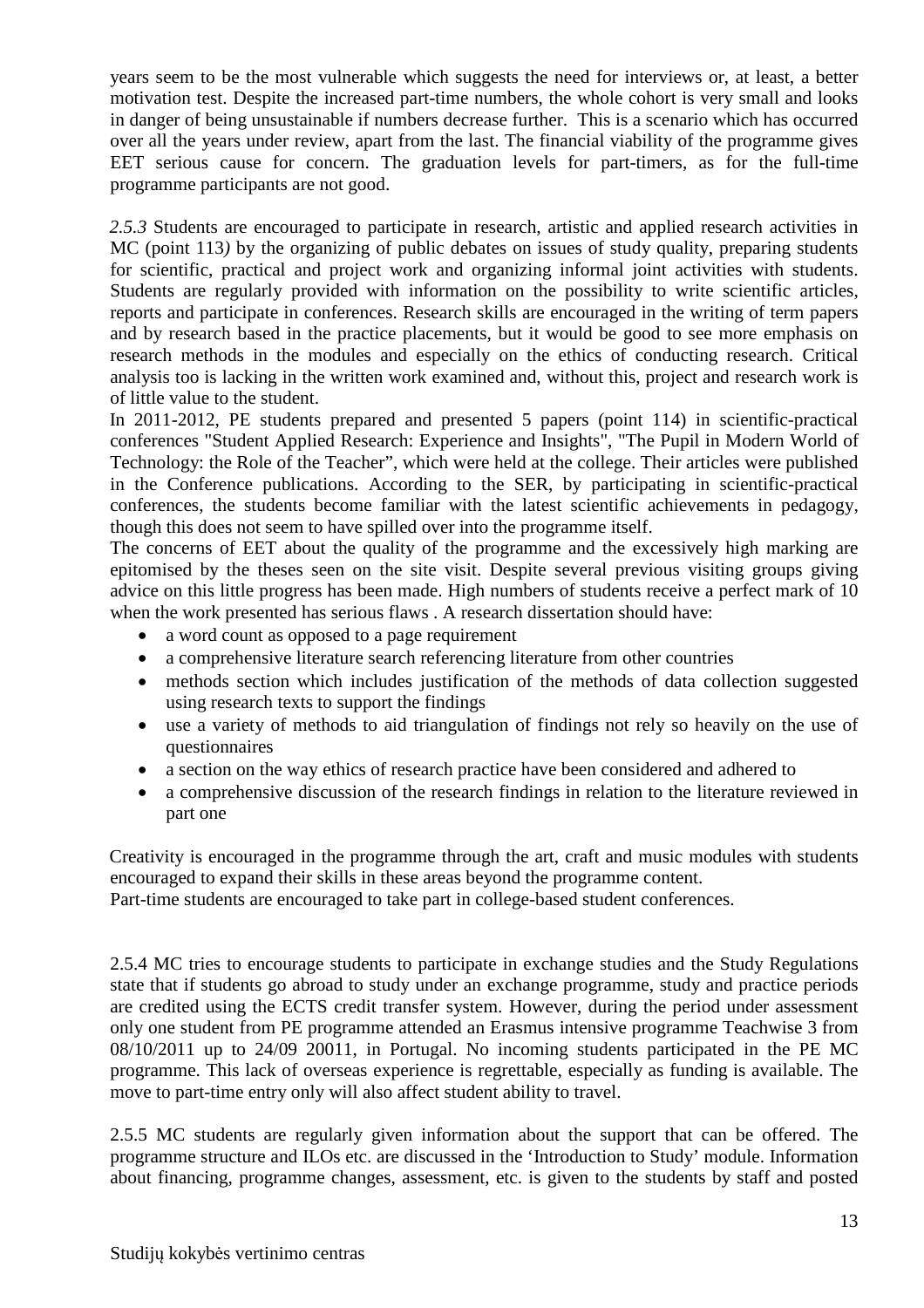on the college website and faculty and departmental boards. In addition, the local paper and TV channel broadcast information.

 The teachers are available during teaching hours for individual and group consultations, both faceto-face and online. Some modules can be studied by distance learning. Self-study consultations are arranged to allow for students work and other commitments.

Students who are eligible for finance from the state receive grants according to state regulations. MC also awards incentive grants to high performing students. The group responsible for these awards includes two student representatives. In addition to the incentive grants, one-off awards can also be given for participation in student association events, good performance as a student monitor and event organisers. On average about 20% of Faculty students receive an incentive grant. Hardship funds are also available for events such as a childbirth and bereavement. High performing students may also receive small grants from charities. Disabled students are provided with these financial assistance measures: for meeting special needs - 50% of the state social insurance basic pension size target allowance every month; every semester for partially covering study expenses - 3.2 Minimum Standard of Living (MGL) set by the Lithuanian Government. According to the Lithuanian State Science and Studies Foundation announced competition, loans to pay the tuition and living expenses are organized. Students may change study programmes and for those with family or work commitments, flexible study arrangement can be made. Students can pay their tuition fees in instalments.Hostel accommodation is available to all students.

Part-time students are only eligible for targeted grants of 400 Lts. and they can contact teachers for academic support.

 2.5.6 Assessment systems and criteria are set out for students and a variety of forms of assessment is used, including formative as well as summative processes. Student involvement in seminars and projects is included. An ethics code covers student behaviour as regards honesty and plagiarism is covered by use of the Lithuanian electronic system.

 EET have concerns over the assessment of teaching practices and the use of school reporting as well as the involvement of MC staff. This is a vital part of training and teachers and mentors need specific training and should work with college staff to arrive at assessment decisions. Presentations of work done by students, even if reflective, are not as accurate as continuous monitoring and observations of students in the classroom. EET suggests MC urgently examine the way in which teaching practice assessment processes are organised to make them more focussed on student performance, relationships with children and above all on their ability to reflect and critically analyse their own performances. At present, there is virtually no evidence in written work of reflection; these areas in reports are more a list of what was done or not done. MC needs urgently to train staff, school staff and students on how to critically reflect and on the values of being able to do so.

Part-time students have the same regulations to follow as full-timers.

 2.5.7 The employment of MC graduates of the PE programme in their area of specialisation appears to be falling (SER figures 2008 - 50.0%, in 2009 - 42.8%, in 2010 - 28.5%, in 2012 - 33.3% of the graduates.) which is disappointing, especially as nationally figures show an increased need for preschool teachers. This includes the rise of private schools and an ageing work force in schools. Some do progress to higher study but this lack of employment opportunity and the use of their study for a career is of concern to EET.

 Part-timers' employment rates after graduation are far higher than for the full time graduates, presumably due to many of them already being employed in the sector. A small number go onto further study and again some are employed outside of the profession.

.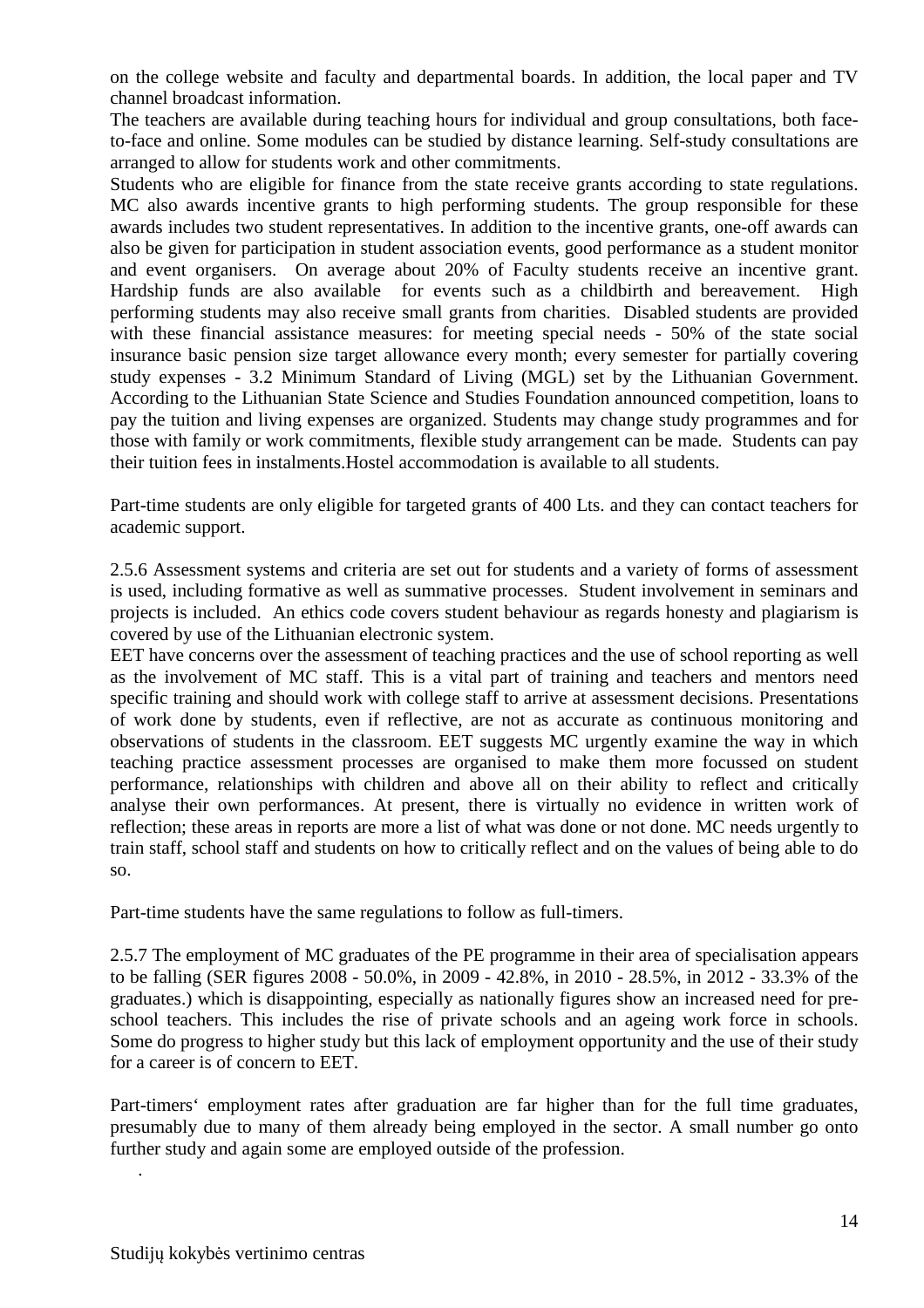#### *6. Programme management*

2.6.1 MC follows national and EU guidelines for the quality assurance of the programme. The PE programme is implemented in the Faculty of Education and Social Work. The Faculty decisionmaking body is the Faculty Board, the executive – Faculty Dean and his administration. Faculty Administration, in addition to the Dean, consists of the Vice-dean who is responsible for the organisation for the study processes in the Faculty. The PE programme is under the control of the Pedagogy and Psychology and Department whose Head is responsible for coordination of activities of committees of all study programmes supervised by the department. Department meetings are arranged for discussing and approving descriptions of the subjects, tasks for subject exams, topics for term papers, final theses, tasks for final exams, learning outcomes are discussed, decisions made what to improved and adjustments made to subjects. From 2011, a subject study committee has become the body responsible for quality assurance of the programme . The committee works under the 25 Statutes of the College, Study Regulations and other legislation regulating the studies College Study Programme Committee Regulations. The Pre-school education programme committee composition, by the provision of the Department Head, was approved by the order of the Faculty Dean on December 19, 2011, No 1VE - 16 provided in the SER (Table 2.1.6.1.1). This committee includes both a student and employers/social partners.as well as college staff who have had comprehensive experience in working in nurseries/kindergarten. The SER makes it clear that all involved, from students to management and cooperating institutions that provide practice places, are a partnership which is designed to ensure programme quality. Suggestions for improvement of the PE programme are welcomed from any of the groups involved and acted upon.

However, even though all this apparent quality control is in place EET have serious concerns about the quality of the programme being delivered which must therefore ask questions about its management. In the points below the a variety of issues on the management of the programme are raised.

Despite the attempts to carefully manage the programme, recruitment is a serious problem and EET consider that the programme is at present not financially viable or sustainable unless there are greater numbers of incoming and continuing students despite the assurances received during the visit. Management must address this situation without delay.

2.6.2 MC takes the collection of information about the PE programme quality seriously and this is done in a variety of ways. Scheduled meetings are run by the Department twice a year for staff to discuss the programme and to analyse student results. Descriptions of the programme are then updated.

The students' experience on practice is discussed with students, teachers and practice leaders. Students' and graduates' opinions are sought and analysed and cooperation is sought with other HEIs delivering similar programmes to ensure best practice. This outward looking tendency is a strength of the programme. Library provision is also discussed. At least once a year programme quality is discussed and also at the end of each practice period. EET feels that MC is making a serious effort to improve quality and to serve student and employer needs. However, the use of staff time in visiting students is not a good exemplar of efficient management and needs to be reassessed

2.6.3 Data is collected yearly from all agencies concerned with the programme experience and delivery and this is used in discussions and activities in MC in order to attempt to improve the programme. Subsequently, an action plan for improvement is developed. It is clear that MC is collecting and attempting to use data (last five years of the programme) in order to being about improvements. EET applauds this.

2.6.4 The stakeholders and social partners of the college are closely involved in discussions about the programme and how it fits the needs of employers. Suggestions for changes in the practical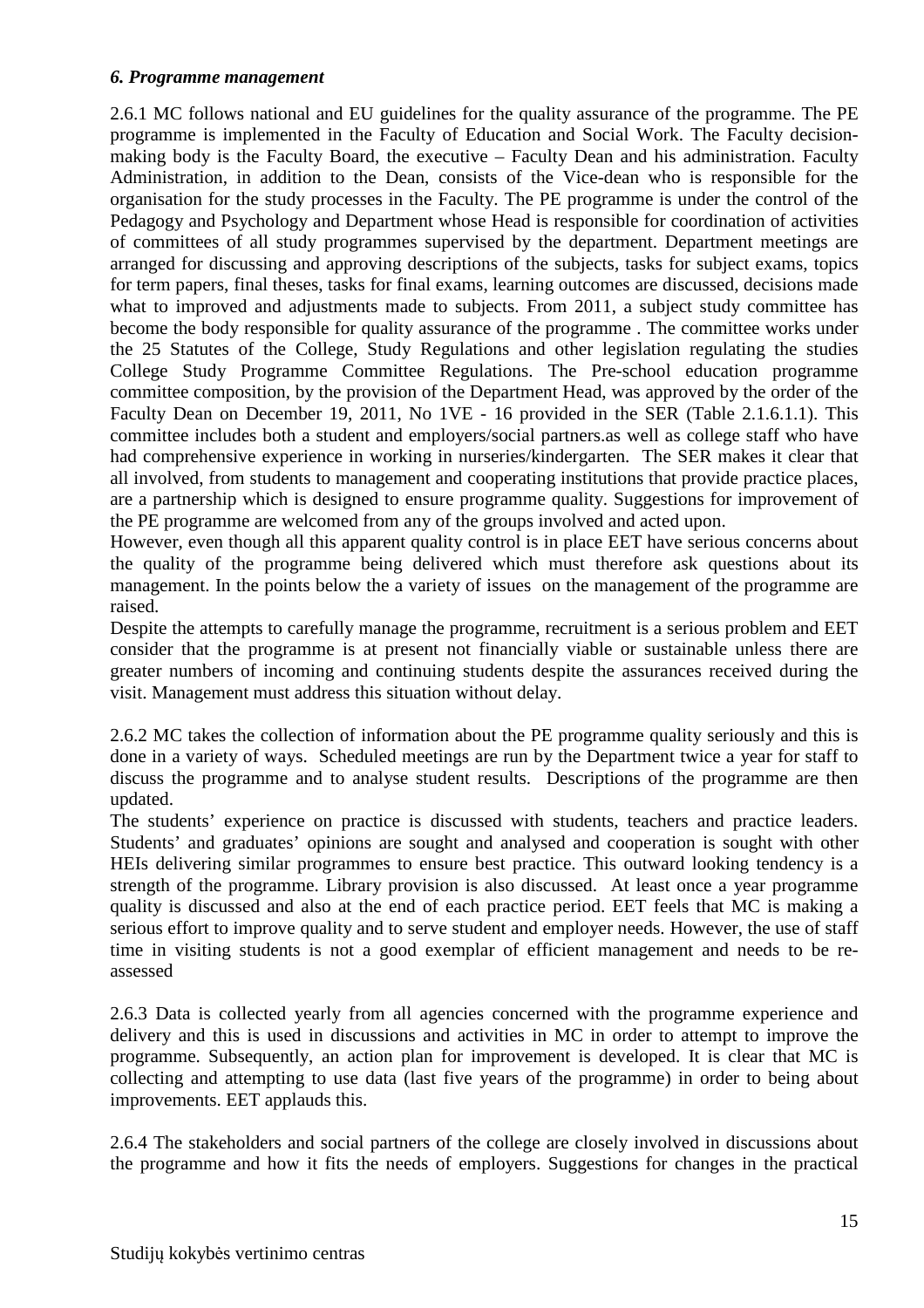training are made and results of the programme are shared. There is obviously close cooperation with stakeholders whose views are taken seriously.

However, EET are highly concerned about the excessive level of support given to students during practice from the MC staff. In addition, the College does not train mentors to help with student assessment, relying on 'the long experience of the teachers' in the kindergartens. This is not the way to ensure quality, as experience does not mean that a teacher has the knowledge or ability to assess students. Proper training needs to be given to ensure consistency of assessment processes and an equitable standard of quality across the schools used for practice placements. In addition, the excessively high marking of written work is not consistent with European standards.

2.6.5 MC take very seriously the reviews of its programmes and follows advice given by visiting teams e.g. improvement in staff ICT skills, distance learning provision improvement and inclusive education has been added to the programme. Students also are encouraged to reflect on and improve their own performances. However, reflection is not a strong point, as demonstrated by the written work seen by EET. Staff training on critical reflection on their own work and how to instil this ability in students needs to be seriously undertaken

There are constant efforts to update and improve the programme based on changes to the law e.g. change to the ECTS credit system and as a result of internal QA discussions. Student feedback is taken seriously and acted upon, as is that of the stakeholders. There were various examples given to EET of changes that had been made as a result of student or stakeholder comments.

It is interesting to note that the College is concerned about staff ability to implement QA systems as little training has been provided. Possibly it is time that MC took responsibility for this training on itself not leaving the initiative to others. There is a need here for action by the Ministry including advice on how to implement requirements of international standards. ETT approve of the initiative Marijampolė College Study System Efficiency Improvement"(No VP1-2.1-ŠMM-04-K-02-017) by which it is intended to create a computerized system of quality management of activities and the model of internal study quality system.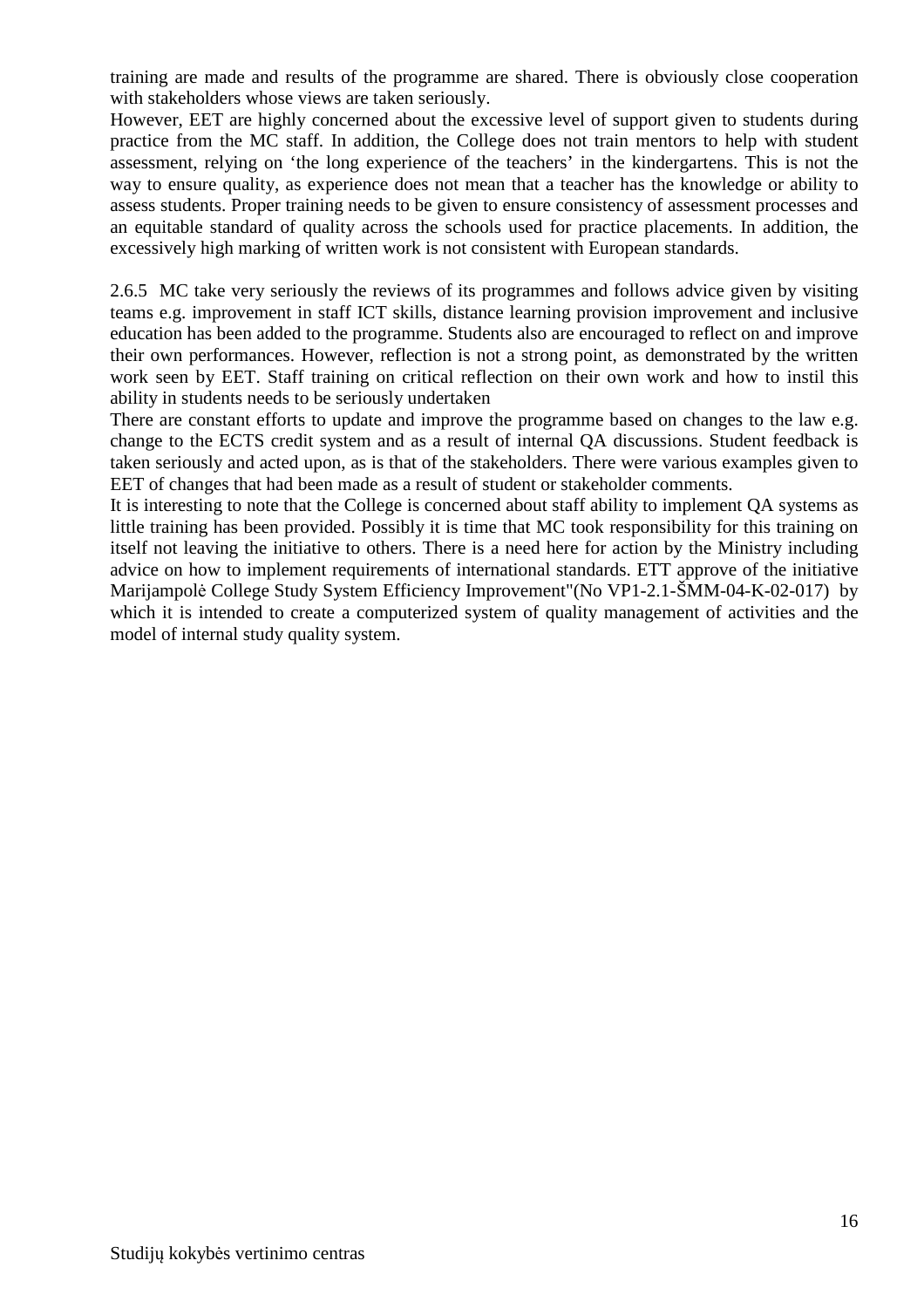1.

MC needs to re-examine the programme and to place learning and play at its heart. Learning outcomes need to be followed through into each module and linked to assessments. Aims need to reflect the early years focus of the programme.

2.

More staff need a background in teaching and researching into the learning and development of young children

3.

Assessment process need to be re-examined to ensure higher standards and must, for practice, include substantial amounts of critical reflection. A serious review of marking standards needs to be undertaken by the staff team with clearer and more demanding criteria produced for modules. Students should be expected to be more self-sufficient and practice assessment must be based on how students teach not on how they write about it.

4.

School staff need specific training on how to mentor and assess students and should be involved in a discussion of final grading of practice to ensure that marking is equable. Practice should be at the forefront of the programme

5.

The final thesis and the pedagogical thesis should be more clearly separated and much more attention given to critical reflection, research ethics and discussion. The pedagogical thesis needs to be renamed as a teaching portfolio and used to aid student improvement and clearly show evidence for their strengths and also areas of weakness which need to be developed in their first employment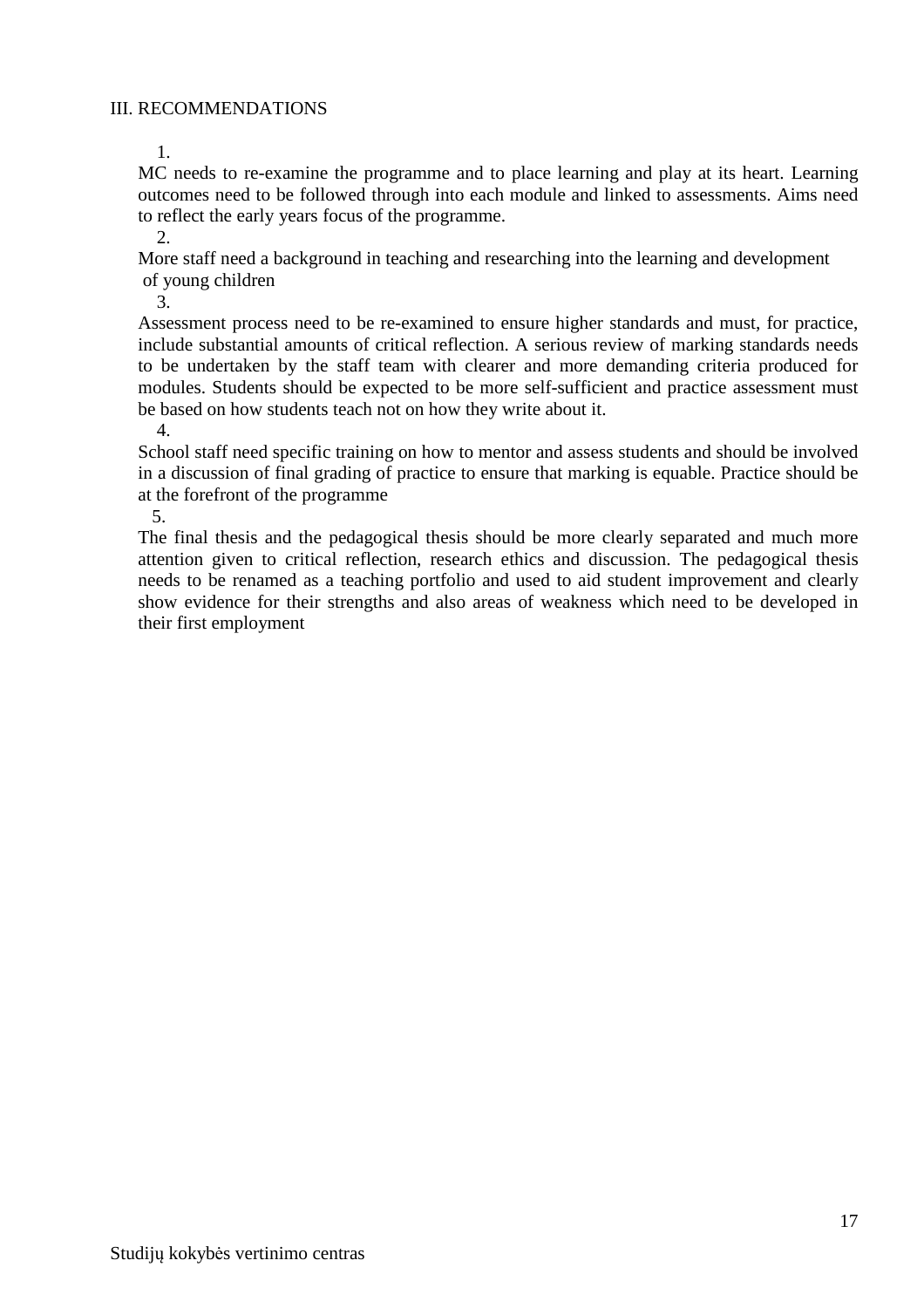#### IV. SUMMARY

Main positive and negative quality aspects of each programme evaluation area and recommendations for the improving of quality of the study programme.

 The Self Evaluation Document is well organised and attempts to adhere to the given template which is of great use to EET.

The College is making efforts to use ILOs but these need further work to link these more specifically into modules and then into assessment criteria.

 MC is working hard to improve quality and has faced up to difficult financial problems and dropping numbers in a positive way, changing staff structures and the college administration.

MC is working towards the gaining of a recognised quality mark.

The programme of practice is progressive.

 The visits to a variety of workplaces in the first practice, is a good idea to show how different approaches to working with young children exist. It would be good to see that all students have a wide variety of placements in practices.

Special needs can be chosen as an option as well as being included in a compulsory module but the emphasis seems to be rather medical as opposed to educational.

ILOs for the programme are often over specific and rather knowledge based.

 Recruitment of students onto the programme is a problem. There are no full-time students this year. Staffing of the programme needs to be more oriented to those with qualifications in pre-school work, or those who have worked in pre-school and research should be more focussed on young children and their needs or of the needs of staff in pre-schools.

Lack of travel outside of the area and Lithuania in general hampers students' wider understanding of the field. This is adversely affected by the lack of language skills. More staff from abroad need to be brought in on exchange.

Students are too well supported on practice by college staff who constantly visit. This can lead to a dependency culture. More attention should be paid to the training of mentors who assess the students in practice. It is not sufficient to be experienced in the role of a pre-school teacher; training how to assess student achievement against criteria based on ILOs is essential to ensure the same standard of quality for all.

The assessment of practice is problematic as so much weight is given to the student's report and presentation. Practice must be assessed by seeing what students do. The standard of work in the report and in the pedagogical thesis is very low and lacks any real ability to be reflective and analytical. It would be advisable to change this pedagogical thesis to a teaching portfolio as suggested above with critical reflection on the student's strengths and weaknesses.

The final thesis is seriously lacking in analysis of the student's findings in relation to the literature used. There is a serious lack of use of foreign research material, most references are from Lithuania. Teaching about research ethics must be carefully considered and students cover this in their thesis methodology section, showing their awareness of the concerns that have to be considered when researching with young children. Confidentiality is essential and no harm must come to anyone involved in the research. Staff need to look at the titles of theses as they are too broad and, in some cases, grandiose. This is a small piece of work and the scope should be kept simple. It is expected that a variety of data collection methods should be used to ensure triangulation. There is too much reliance on questionnaires, which tell us little about feelings and attitudes, too many wasted pages of bar and pie charts and, in many cases, too few words.

Grades awarded are far too high for the work produced and there is a very worrying lack of failures. This tells EET that standards are not sufficiently high, as in most EU countries students are told to leave due to academic failure or an inability to cope with the challenges of practice.

Students want more practical examples in PE classes which are too theoretical and more applied methods to use in classrooms in other modules.

Special needs is too late in the programme.

ICT needs a more pedagogical focus; how to use technology with children to aid their learning.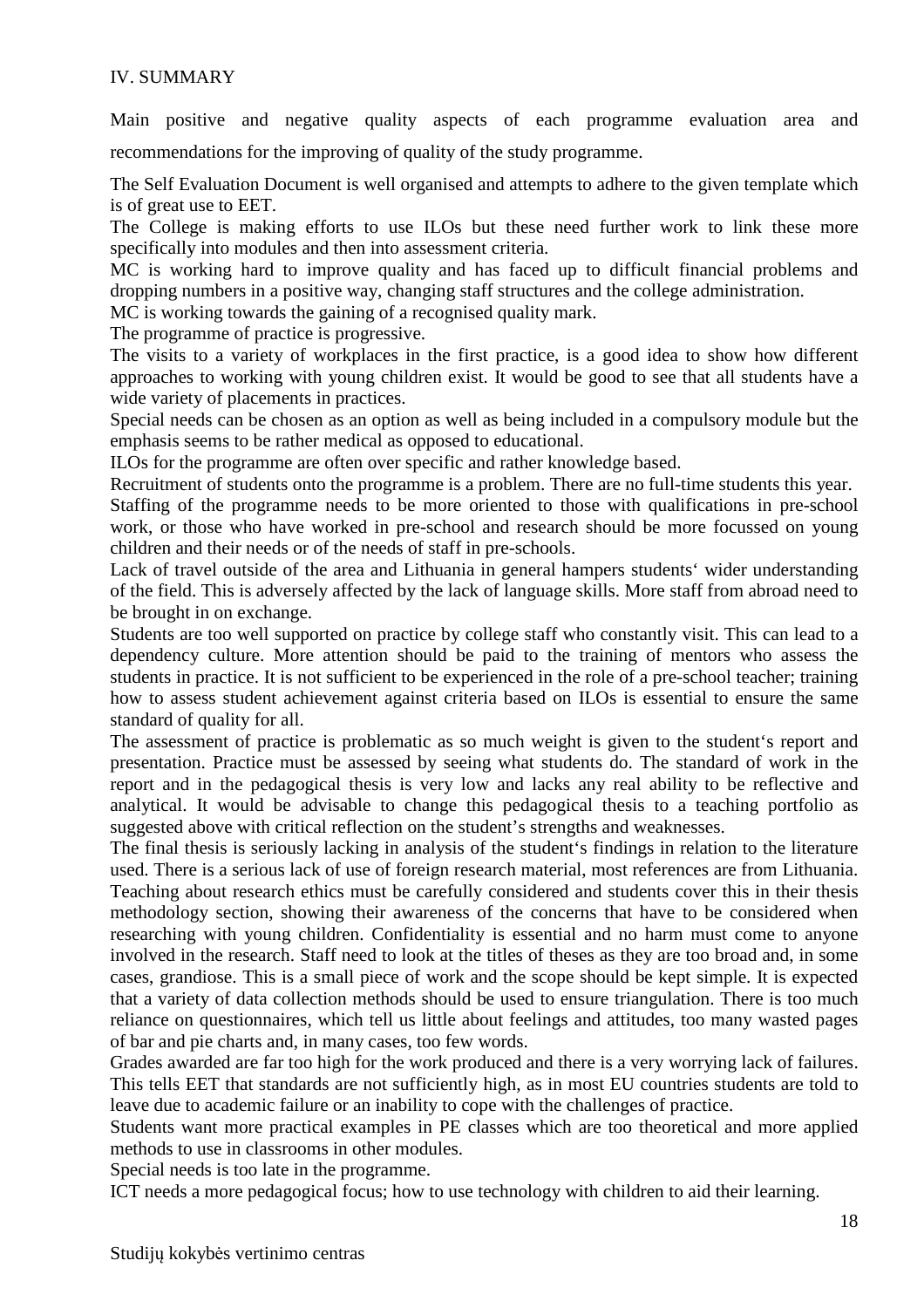#### V. GENERAL ASSESSMENT

The study programme *Preschool education* (state code – 653X11001) at Marijampole College is given positive evaluation.

| No. | <b>Evaluation Area</b>                                                                                     | <b>Evaluation Area</b><br>in Points* |
|-----|------------------------------------------------------------------------------------------------------------|--------------------------------------|
| 1.  | Programme aims and learning outcomes                                                                       |                                      |
| 2.  | Curriculum design                                                                                          |                                      |
| 3.  | <b>Staff</b>                                                                                               | $\mathcal{D}_{\mathcal{L}}$          |
| 4.  | Material resources                                                                                         | $\mathfrak{D}$                       |
| 5.  | Study process and assessment (student admission, study process<br>student support, achievement assessment) |                                      |
| 6.  | Programme management (programme administration, internal quality<br>assurance)                             |                                      |
|     | Total:                                                                                                     |                                      |

*Study programme assessment in points by evaluation areas*.

\*1 (unsatisfactory) - there are essential shortcomings that must be eliminated;

2 (satisfactory) - meets the established minimum requirements, needs improvement;

3 (good) - the field develops systematically, has distinctive features;

4 (very good) - the field is exceptionally good.

| Grupės vadovas:<br>Team leader: | Dr. Gillian Lesley Scott Hilton |  |
|---------------------------------|---------------------------------|--|
| Grupės nariai:                  | Prof. dr. Peadar Cremin         |  |

Sandra Kaleininkaitė

Team members: Kelly Van Driessche Doc. dr. Tomas Butvilas

Studijų kokybės vertinimo centras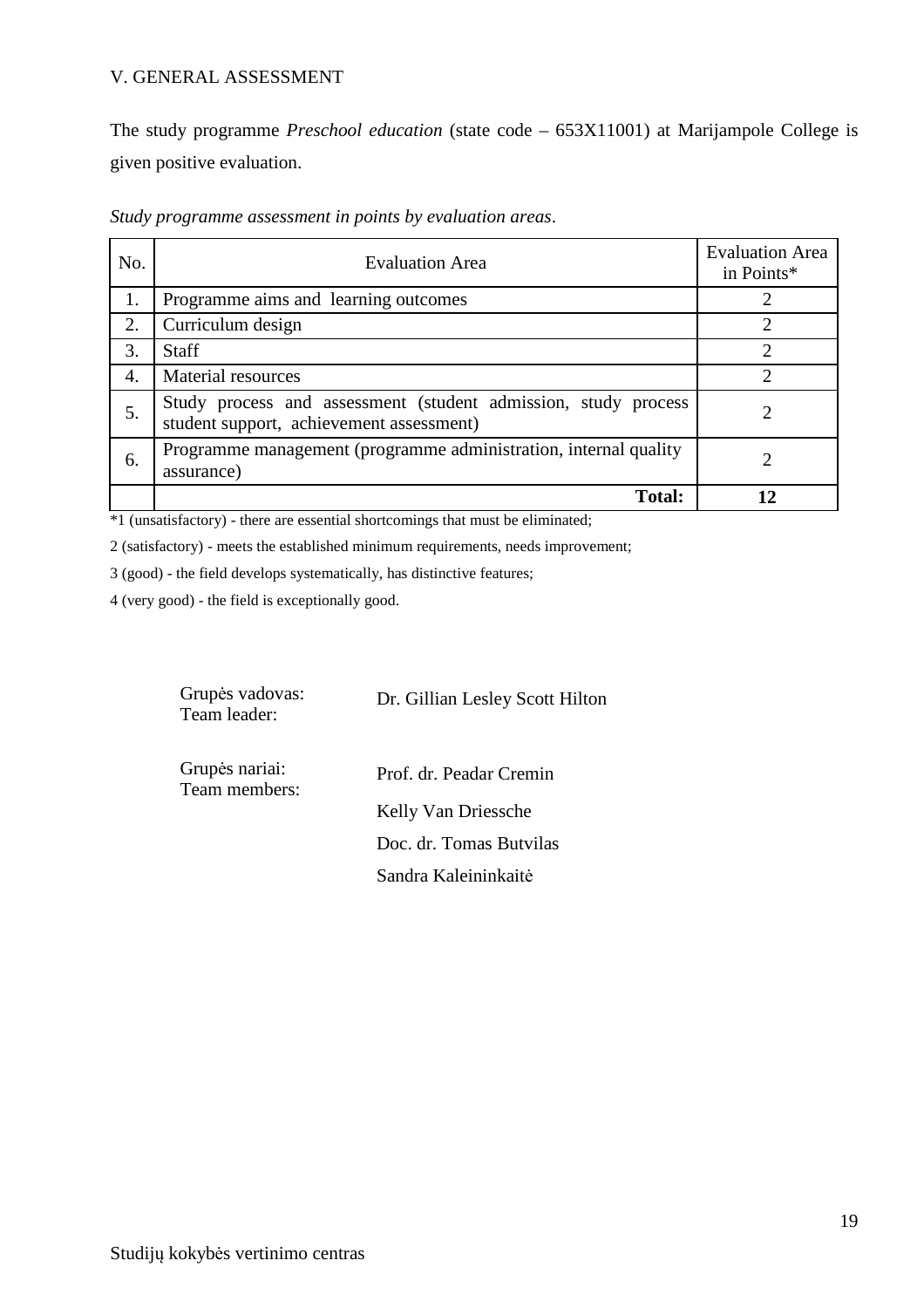## **V. APIBENDRINAMASIS ĮVERTINIMAS**

<...>

Marijampolės kolegijos studijų programa *Ikimokyklinis ugdymas* (valstybinis kodas – 653X11001) vertinama teigiamai.

| Eil. | Vertinimo sritis                                 | <b>Srities</b> |
|------|--------------------------------------------------|----------------|
|      |                                                  | įvertinimas,   |
| Nr.  |                                                  | balais*        |
| 1.   | Programos tikslai ir numatomi studijų rezultatai | $\overline{2}$ |
| 2.   | Programos sandara                                | $\overline{2}$ |
| 3.   | Personalas                                       | $\overline{2}$ |
| 4.   | Materialieji ištekliai                           | $\overline{2}$ |
| 5.   | Studijų eiga ir jos vertinimas                   | $\overline{2}$ |
| 6.   | Programos vadyba                                 | $\overline{2}$ |
|      | Iš viso:                                         | 12             |

\* 1 - Nepatenkinamai (yra esminių trūkumų, kuriuos būtina pašalinti)

2 - Patenkinamai (tenkina minimalius reikalavimus, reikia tobulinti)

3 - Gerai (sistemiškai plėtojama sritis, turi savitų bruožų)

4 - Labai gerai (sritis yra išskirtinė)

### **IV. SANTRAUKA**

Pagrindiniai teigiami ir neigiami kiekvienos programos vertinimo srities kokybės aspektai ir rekomendacijos, kaip gerinti studijų programos kokybę.

Savianalizės dokumentas yra gerai organizuotas, stengtasi laikytis duoto šablono, visa tai labai palengvino ekspertų grupės (EG) darbą.

Kolegija stengiasi naudoti numatomus studijų rezultatus (NSR), tačiau juos reikia konkrečiau integruoti į modulius, o po to – į vertinimo kriterijus.

 MK labai stengiasi gerinti kokybę ir pozityviu būdu įveikti sudėtingas finansines bei mažėjančio studentų skaičiaus problemas keisdama personalo struktūras ir kolegijos administraciją.

MK stengiasi gauti pripažintą kokybės ženklą.

Taikoma progresyvi praktikos programa.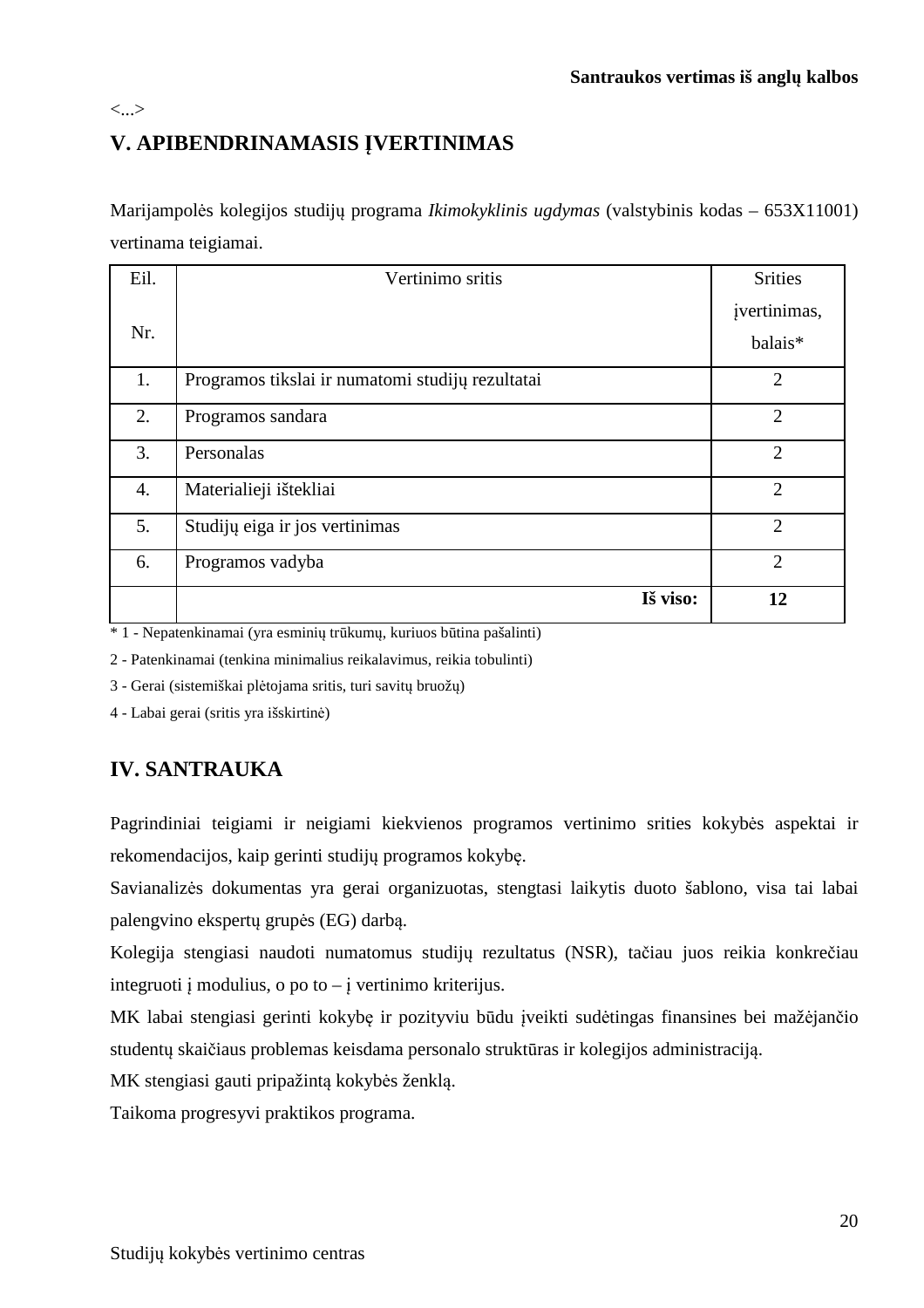Apsilankymai įvairiose praktikos vietose pirmosios praktikos metu yra gera idėja norint parodyti, kokie gali būti skirtingi darbo su mažais vaikais principai. Būtų gerai, kad visi studentai turėtų didelę praktikos vietų įvairovę praktikų metu..

Specialieji poreikiai gali būti pasirenkami kaip pasirenkamasis dalykas, taip pat yra įtraukti ir į privalomąjį modulį, tačiau akcentas šiame dalyke yra labiau medicininis nei pedagoginis.

Programos NSR dažnai yra per daug specifiški, o ne paremti žiniomis.

 Studentų pritraukimas į studijų programą kelia problemų. Šiais metais nėra nuolatinių studijų studentų.

Į programą derėtų įtraukti daugiau personalo, turinčio ikimokyklinio ugdymo darbo kvalifikacijos, arba tų, kurie dirbo ikimokyklinio ugdymo įstaigose, o mokslinius tyrimus derėtų labiau sieti su mažais vaikais ir jų poreikiais arba su ikimokyklinio ugdymo įstaigose dirbančio personalo poreikiais.

Studentai neišvyksta į kitus regionus ar už Lietuvos ribų, o tai trukdo jiems plačiau suvokti studijų sritį. Tam neigiamą įtaką daro nepakankamas kalbų mokėjimas. Mainų programomis vertėtų pritraukti daugiau personalo iš užsienio.

Studentams praktikos metu per daug padeda kolegijos personalas, kuris nuolat lankosi studentų praktikos vietose. Tai gali sąlygoti nesavarankišką požiūrį. Daugiau dėmesio reikėtų skirti mentorių, kurie praktikos metu vertina studentus, mokymui. Nepakanka būti patyrusiu ikimokyklinio ugdymo mokytoju, būtina mokyti juos, kaip vertinti studento pasiekimus vadovaujantis kriterijais, paremtais NSR, kad būtų užtikrintas tokių pat kokybės standartų taikymas visiems.

Praktikos vertinimas yra probleminis, kadangi labai didelį svorį turi studento ataskaita ir pristatymas. Praktiką reikėtų vertinti pagal tai, ką studentai daro. Ataskaitų ir pedagoginio baigiamojo rašto darbo standartai yra labai žemi, juose neatskleidžiami jokie reflektavimo ir analitiniai gebėjimai. Patartina keisti šį baigiamąjį pedagoginį darbą į mokymo aplanką (*portfolio*), kaip siūlyta anksčiau, kuriame atsispindėtų studentų stiprybių ir silpnybių kritinė refleksija.

Baigiamuosiuose darbuose labai trūksta studentų gautų duomenų analizės, siejant juos su naudota literatūra. Labai mažai naudojama užsienio mokslinių tyrimų medžiaga, dauguma nuorodų yra į lietuvišką medžiagą. Reiktų išsamiai apsvarstyti mokslinių tyrimų etikos mokymą, o studentai turėtų tai aprašyti savo baigiamojo darbo metodikos skyriuje, taip parodydami, kad supranta klausimus, kuriuos reiktų apgalvoti prieš atliekant mokslinius tyrimus su mažais vaikais. Būtina laikytis konfidencialumo principų, kad niekam nebūtų padaryta žalos tokių mokslinių tyrimų metu. Personalas turėtų atsižvelgti į darbų pavadinimus, nes jie yra per platūs ir kai kuriais atvejais – grandioziniai. Tai nedidelės apimties darbai ir jų užmojis turėtų išlikti paprastas. Pageidautina, kad trianguliacijai užtikrinti būtų naudojami įvairūs duomenų rinkimo metodai. Per daug pasikliaujama